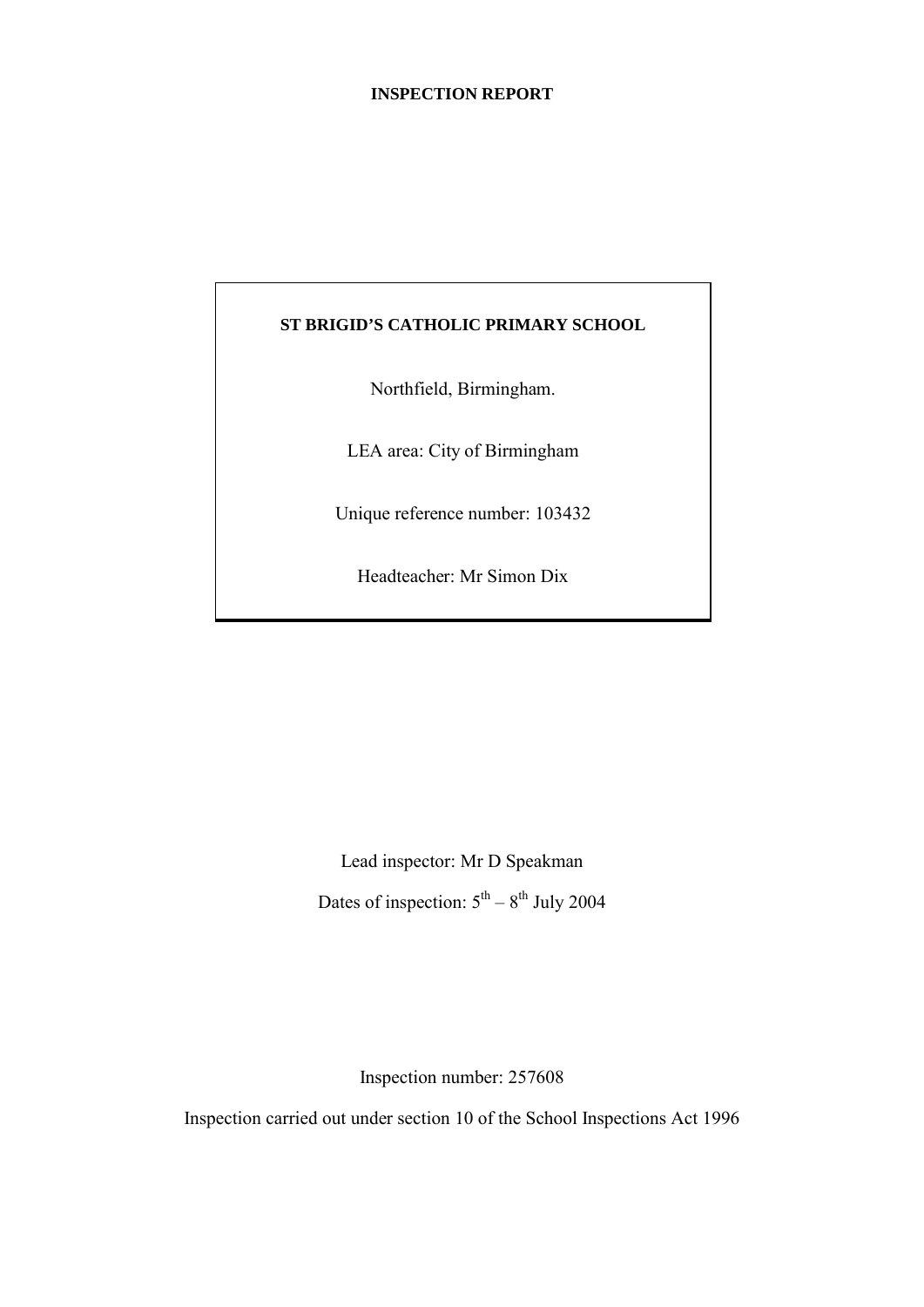#### © Crown copyright 2004

This report may be reproduced in whole or in part for non-commercial educational purposes, provided that all extracts quoted are reproduced verbatim without adaptation and on condition that the source and date thereof are stated.

Further copies of this report are obtainable from the school. Under the School Inspections Act 1996, the school must provide a copy of this report and/or its summary free of charge to certain categories of people. A charge not exceeding the full cost of reproduction may be made for any other copies supplied.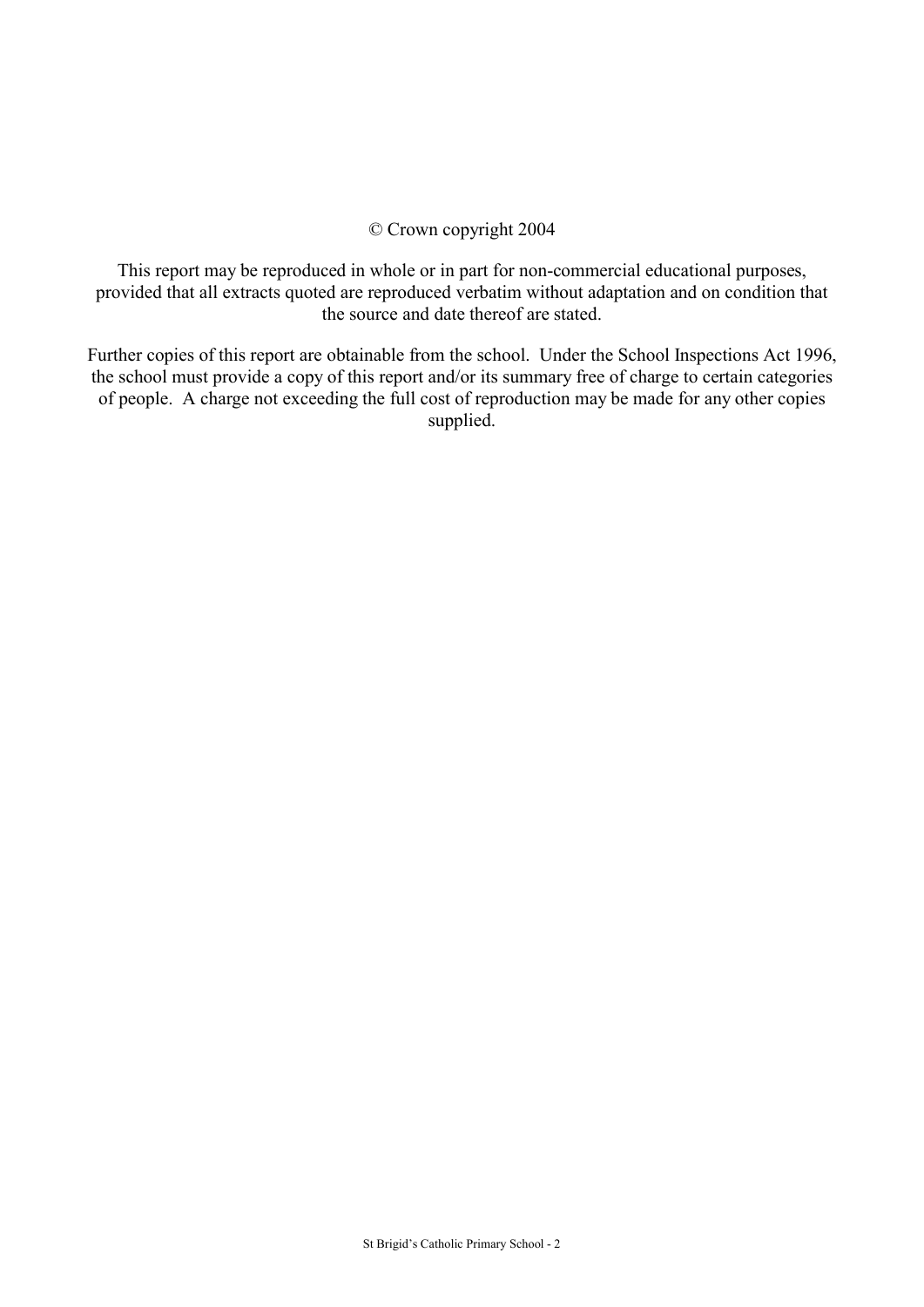## **INFORMATION ABOUT THE SCHOOL**

| Primary                |
|------------------------|
| <b>Voluntary Aided</b> |
| $3 - 11$               |
| Mixed                  |
| 405                    |
|                        |
| Frankley Beeches Road  |
| Northfield             |
| Birmingham             |
| <b>B31 5AB</b>         |
|                        |
| 0121 464 2364          |
| 0212 464 2666          |
|                        |
| The Governing Body     |
| Father Michael Neylon  |
|                        |
|                        |

Date of previous inspection: September 1998

## **CHARACTERISTICS OF THE SCHOOL**

This is a larger than average sized voluntary aided Catholic primary school that serves the local area with some pupils coming from outside the immediate vicinity. The social and economic circumstances of the pupils are average. An average number of pupils join or leave during the school year. About three quarters of the pupils are White British, with pupils coming from a wide range of other ethnic backgrounds. Above average proportions of pupils speak English as an additional language and are at the early stages of English acquisition. The percentage of pupils with special educational needs is below average and nine have a statement of special educational needs. These include moderate learning difficulties, social, emotional and behaviour, speech and communication and autism. The proportion of pupils entitled to a free school meal is broadly average. Although the range of attainment on entry to the nursery covers a wide range, pupils enter the school with below average attainment overall. The school has achieved the Schools Achievement Award in 2001, 2002 and 2003, the Quality Mark in 2003 and Healthy Schools Award in 2004.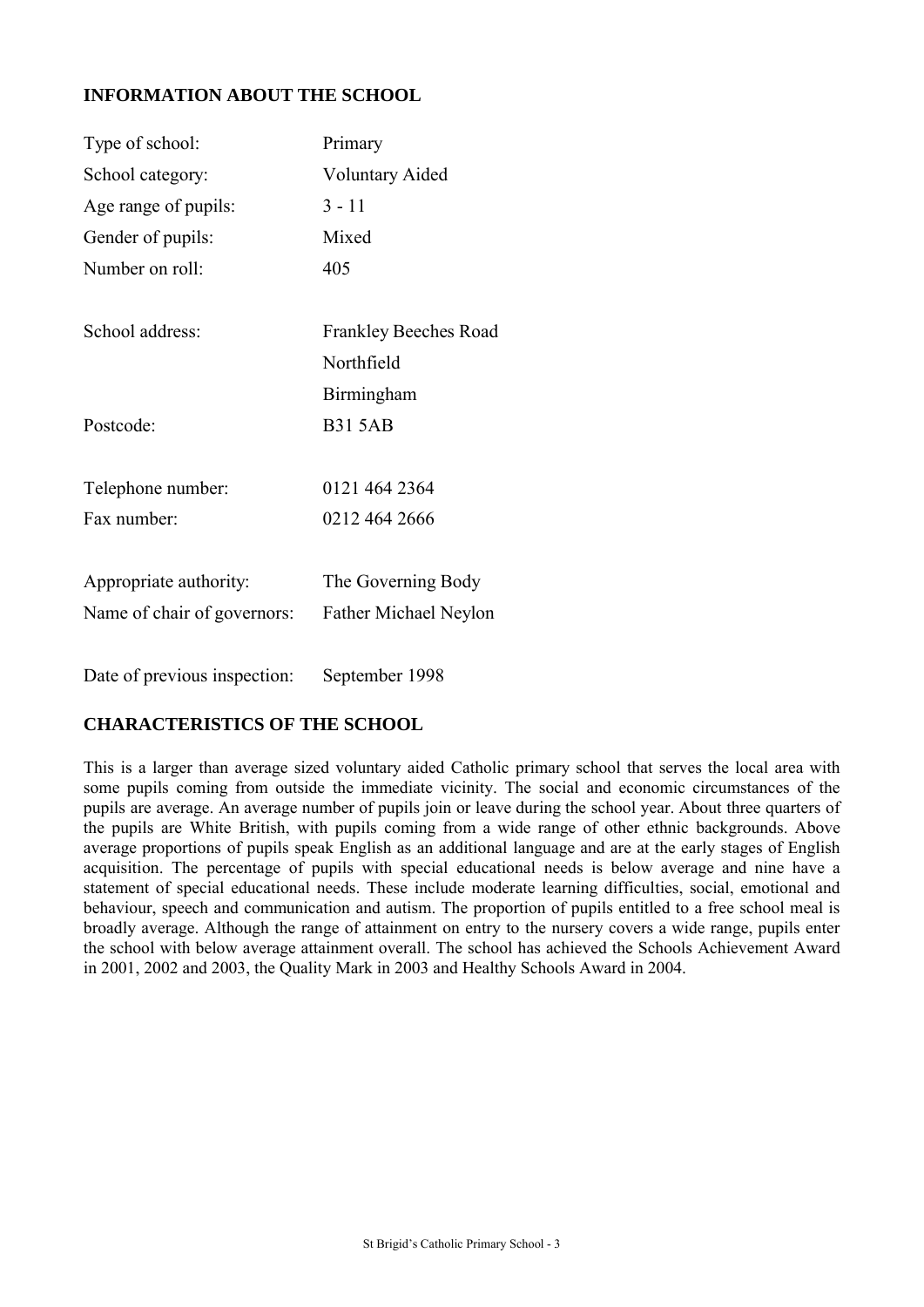## **INFORMATION ABOUT THE INSPECTION TEAM**

|       | Members of the inspection team |                | <b>Subject responsibilities</b>                        |
|-------|--------------------------------|----------------|--------------------------------------------------------|
| 20086 | David Speakman                 | Lead inspector | Mathematics                                            |
|       |                                |                | Information and communication<br>technology            |
|       |                                |                | English as an additional language                      |
| 9173  | Sarah McDermott                | Lay inspector  |                                                        |
| 18083 | Judith Howell                  | Team inspector | Foundation Stage <sup>1</sup>                          |
|       |                                |                | Geography                                              |
|       |                                |                | <b>History</b>                                         |
|       |                                |                | Personal, social and health<br>education & citizenship |
| 34180 | David Stanier                  | Team inspector | Science                                                |
|       |                                |                | Art and design                                         |
|       |                                |                | Design and technology                                  |
|       |                                |                | Music                                                  |
|       |                                |                | Physical education                                     |
| 29688 | Michael Brammer                | Team inspector | English                                                |
|       |                                |                | Special educational needs                              |

The inspection contractor was:

Altecq Education 102 Bath Road Cheltenham GL53 7JX

Any concerns or complaints about the inspection or the report should be made initially to the contractor. The procedures are set out in the leaflet *'Complaining about Ofsted Inspections'*, which is available from Ofsted Publications Centre (telephone 07002 637833) or Ofsted's website (www.ofsted.gov.uk).

<sup>&</sup>lt;sup>1</sup> The Foundation Stage begins when children reach the age of three and ends at the end of the reception class. It is a distinct stage in preparing children for later schooling and is based on six areas of learning. These mainly refer to communication, language and literacy; mathematical development; and personal, social and emotional development, but also include knowledge and understanding of the world; physical and creative development.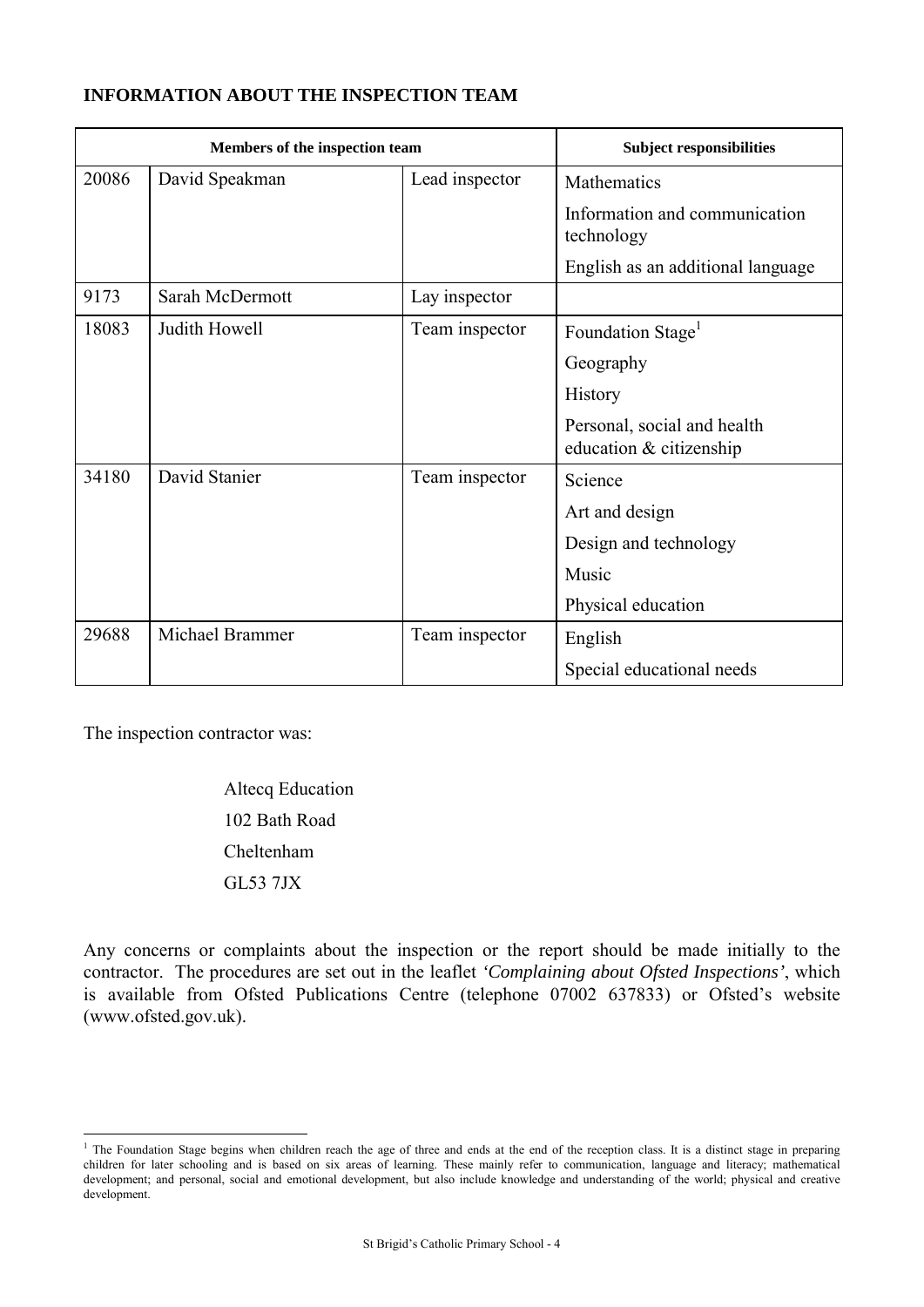## **REPORT CONTENTS**

|                 |                                                               | Page |
|-----------------|---------------------------------------------------------------|------|
|                 | <b>PART A: SUMMARY OF THE REPORT</b>                          | 6    |
|                 | PART B: COMMENTARY ON THE MAIN INSPECTION FINDINGS            |      |
|                 | <b>STANDARDS ACHIEVED BY PUPILS</b>                           | 8    |
|                 | Standards achieved in areas of learning, subjects and courses |      |
|                 | Pupils' attitudes, values and other personal qualities        |      |
|                 | <b>QUALITY OF EDUCATION PROVIDED BY THE SCHOOL</b>            | 11   |
|                 | Teaching and learning                                         |      |
|                 | The curriculum                                                |      |
|                 | Care, guidance and support                                    |      |
|                 | Partnership with parents, other schools and the community     |      |
|                 | <b>LEADERSHIP AND MANAGEMENT</b>                              | 16   |
| <b>SUBJECTS</b> | PART C: THE QUALITY OF EDUCATION IN AREAS OF LEARNING AND     | 18   |
|                 | <b>AREAS OF LEARNING IN THE FOUNDATION STAGE</b>              |      |

**SUBJECTS IN KEY STAGES 1 and 2**

## **PART D: SUMMARY OF THE MAIN INSPECTION JUDGEMENTS 31**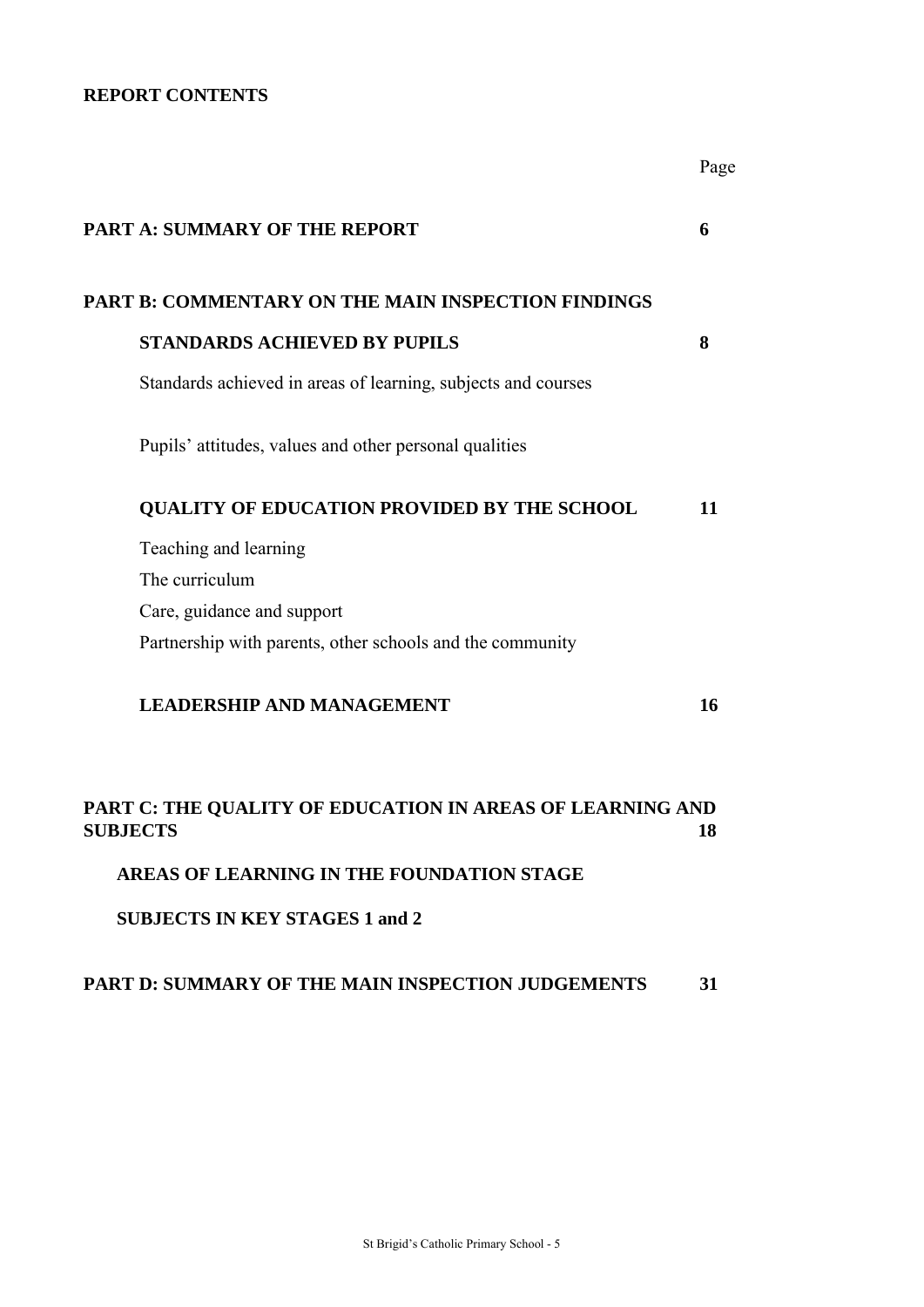# **PART A: SUMMARY OF THE REPORT**

## **OVERALL EVALUATION**

This is a **very effective** school that provides a good quality of education and gives very good value for money. As a result of good teaching, good levels of inclusion and a very good ethos of care, pupils develop very good attitudes to learning, achieve very well and, starting from a below average base, attain well above average standards overall.

#### **The school's main strengths and weaknesses are**

- The leadership of the head teacher is very good and he is effectively supported by the senior management team, other staff with leadership responsibility and very well by the governors.
- As a result of good quality teaching and learning at all stages of the school, pupils achieve well above average standards in mathematics and science, and above average in English.
- All groups of pupils, including those with special educational needs, pupils with English as an additional language and those at different levels of attainment, achieve very well.
- As a result of very good provision for their personal development, pupils have very good attitudes towards school and their behaviour is very good.
- Assessment procedures are good, and information is used well to ensure that all pupils are provided with challenging work, but the quality of marking of pupils' work varies.
- Outdoor resources for children in the Foundation Stage are inadequate.
- Reference materials to support independent learning need further development.
- Opportunities for learning are of a good quality and benefit from very good levels of enrichment but lack some balance in provision for geography, for example, and secure cross curricular links.
- Some pupils are taken out of lessons for extra support or for musical tuition and so miss important teaching points.
- The school looks after its pupils well and this reflects its very caring ethos. Trusting relationships between all members of the school community are of an excellent quality.
- Links with parents and the community are very good and the school has very effective contact with other schools to which pupils move on.

The level of improvement since the previous inspection has been good. The school was inspected in 1998 and since then standards have risen and the good quality teaching has improved with more very good and excellent teaching. Other areas of strength have been maintained. The school has responded to most minor issues raised in the previous inspection, although planned development in outdoor resources for reception children and in ICT is incomplete.

| римодимо пошно по                                             |      |             |              |                 |  |  |  |
|---------------------------------------------------------------|------|-------------|--------------|-----------------|--|--|--|
| Results in National Curriculum<br>tests at the end of Year 6, |      | all schools |              | similar schools |  |  |  |
| compared with:                                                | 2001 | 2002        | 2003         | 2003            |  |  |  |
| English                                                       |      |             | $\mathsf{A}$ | $\sqrt{ }$      |  |  |  |
| mathematics                                                   |      | $\sqrt{ }$  | $\sim$       |                 |  |  |  |
| science                                                       |      |             | A*           |                 |  |  |  |

## **STANDARDS ACHIEVED**

*Key: A - well above average; B – above average; C – average; D – below average; E – well below average Similar schools are those whose pupils attained similarly at the end of Year 2.*

Achievement is **very good**. Pupils start nursery with below average attainment. Children achieve well and they meet the goals children are expected to reach by the end of the reception year in all areas of learning. In Years 1 to 6, all pupils continue to achieve well. Attainment in mathematics and science is above average by the end of Year 2, and by Year 6 is well above average. Standards in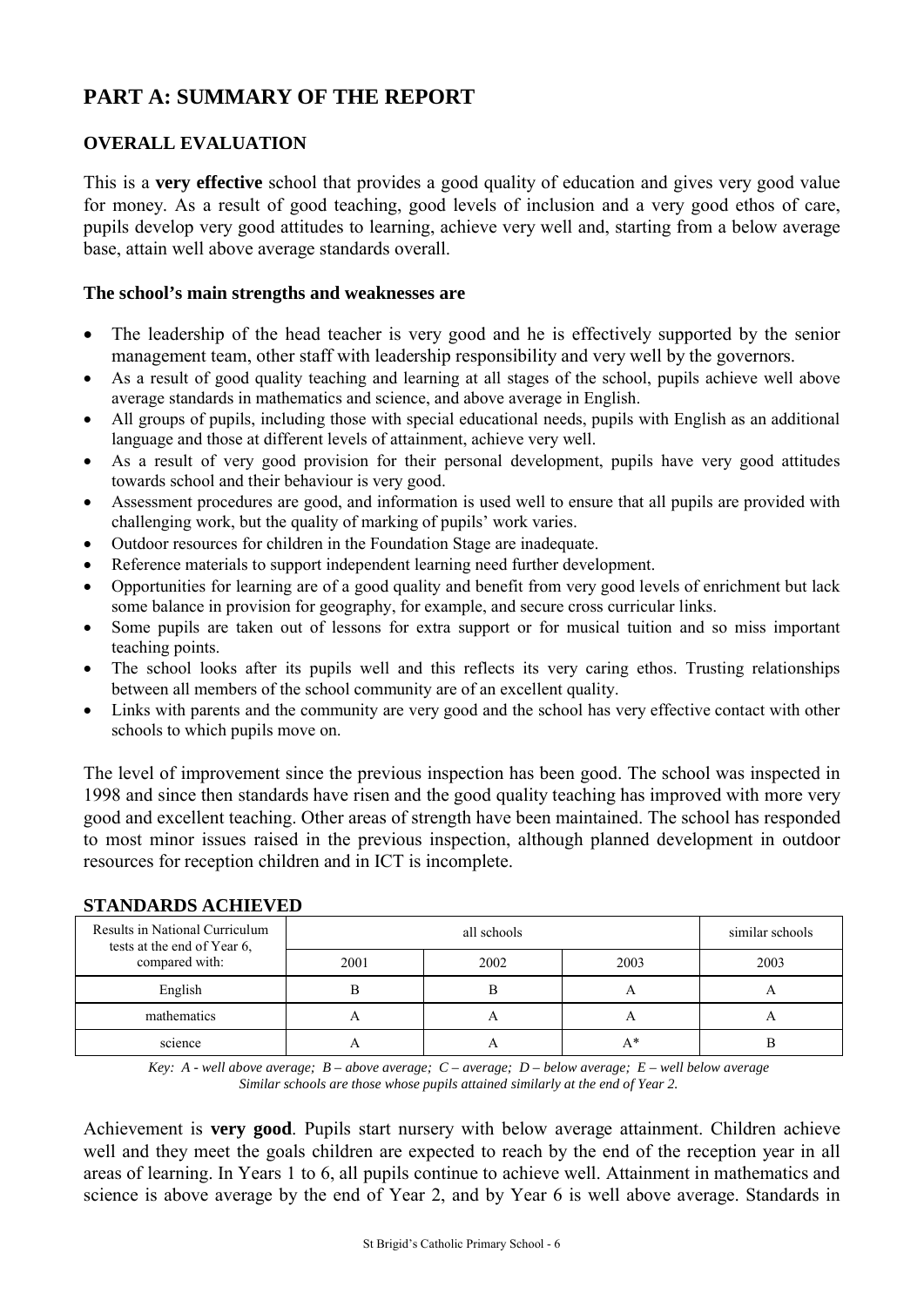English are above average at the end of both Years 2 and 6. Core skills of literacy are good in other subjects and very good in numeracy. Pupils achieve well in music, and standards are above average by the end of Year 2, and well above average by the end of Year 6.

Pupils' personal development is **very good**. This is supported through very good provision for their spiritual, moral, social and cultural development. Pupils' attitudes towards school and learning are very good and relationships in the school are excellent. The school's expectations of pupils' behaviour are extremely high and, as a result, their behaviour is very good. Attendance is good and pupils' punctuality is very good.

## **QUALITY OF EDUCATION**

The quality of education provided by the school is **good**. Teaching and learning are **good** with some very good features at all stages of the school. Teachers have good subject knowledge and use it well to plan challenging and interesting activities, based on reliable assessment data. As a result, teaching meets all pupils' needs and encourages high levels of interest and enthusiasm for work. Teachers have exceptionally high expectations of their pupils' behaviour and the resulting very good quality of behaviour supports the very good achievement made by all groups of pupils throughout the school. Teaching for pupils with special educational needs is good; teaching assistants provide valuable support and are effective in what they do. Procedures for assessment are good and the information is used effectively to plan the next stages in learning in these areas. Pupils receive high levels of encouragement to do well and, as a result, develop good learning skills.

The curriculum is good. The school provides a broad, balanced and rich curriculum that has many areas of strength, including very good opportunities for enrichment and a very good range of extracurricular activities. The curriculum lacks some balance in provision for non-core subjects.

## **LEADERSHIP AND MANAGEMENT**

Leadership and management are **good**. The leadership of the head teacher is very good. He has a very clear vision of the needs of the school which is based on rigorous and reliable school self-evaluation and analysis of assessment data. Plans for school improvement are very well thought out and very appropriate to the school's needs. The head teacher is effectively supported in this work by the senior management team and other staff with leadership responsibility. The governors support the work of the school and its development very well, and provide good levels of challenge. Statutory requirements are fully met. Together, the head teacher, staff and governors have developed good management systems that are effective in moving the school forward at a good pace.

## **PARENTS' AND PUPILS' VIEWS OF THE SCHOOL**

Parents are happy with the school. They feel their children are making good progress and that the quality of teaching and learning is good. Parents are confident that their children are cared for and are expected to do their best. At the pre-inspection meeting, parents expressed an improved openness in the way in which the school is run. They feel well informed about how their children are getting on. Pupils have positive views about the school. They enjoy school and feel they are finding out new things. They are confident they will be well supported and listened to if they have problems.

## **IMPROVEMENTS NEEDED**

The areas identified for improvement are of a minor nature and are:

curriculum balance and cross curricular links;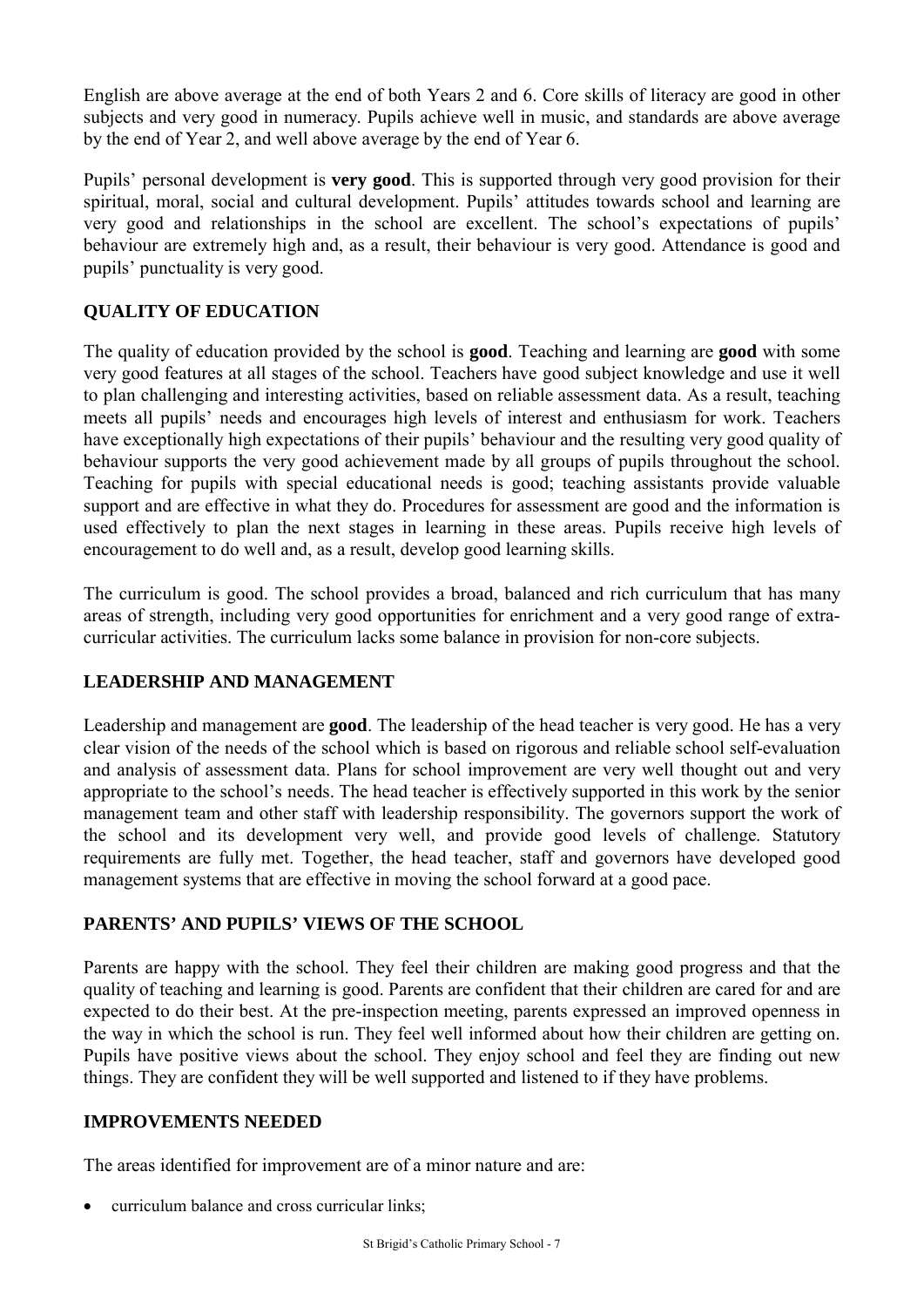- arrangements for the withdrawal of pupils from lessons for extra support and instrument tuition;
- outdoor resources and the play area for children in the Foundation Stage;
- quality and consistency of the marking of pupils' work;
- resources for pupils' independent research.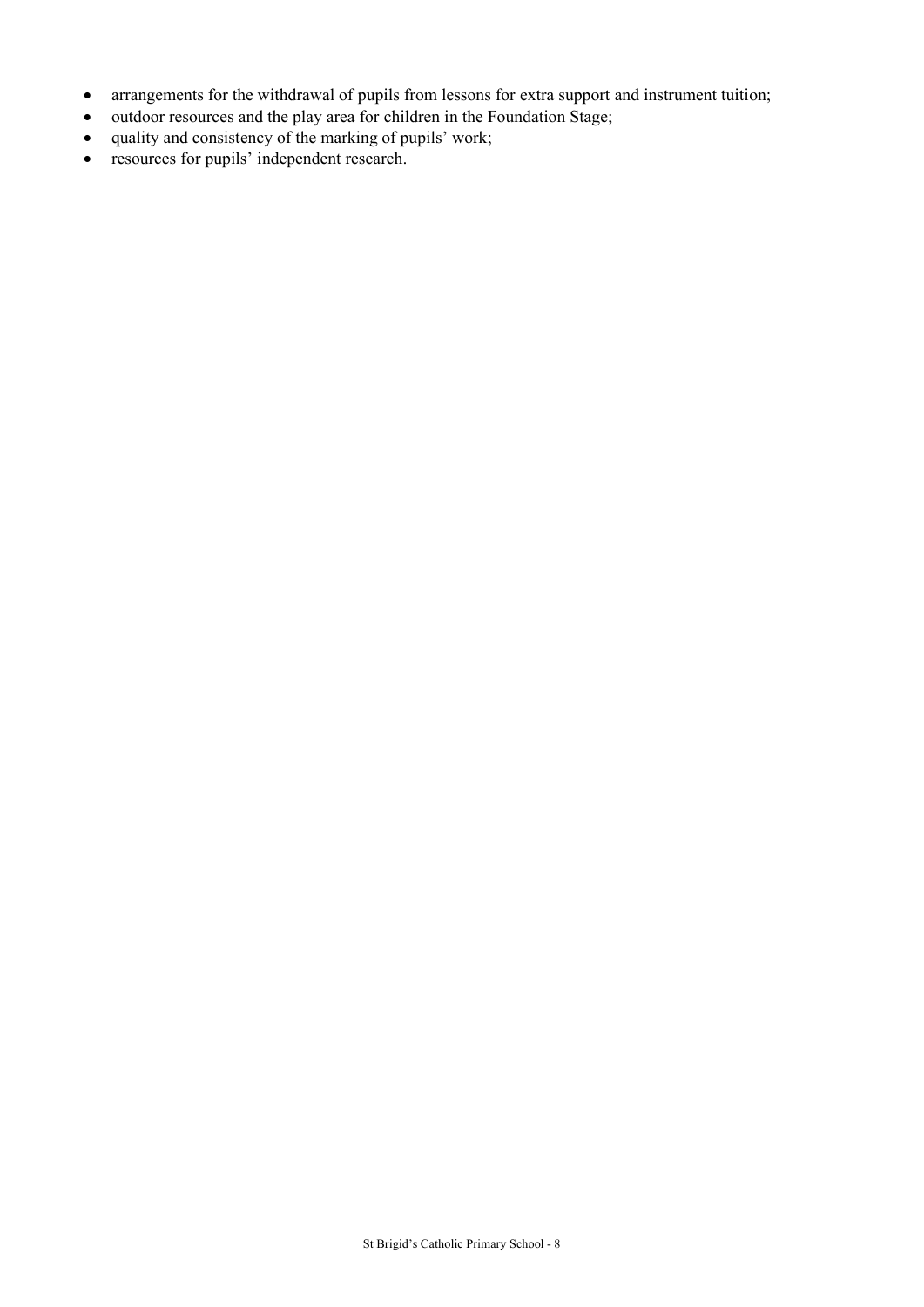# **PART B: COMMENTARY ON THE INSPECTION FINDINGS**

## **STANDARDS ACHIEVED BY PUPILS**

#### **Standards achieved in areas of learning, subjects and courses**

Standards are **above average** by the end of Year 2 and **well above average** at the end of Year 6. Achievement is good at all stages of the school and **very good** overall.

#### **Main strengths and weaknesses**

- Children get off to a good start in the Foundation Stage and meet the goals children are expected to reach by the end of reception.
- Attainment in mathematics and science is well above average by the end of Year 6 and above average in English.
- All groups of pupils, regardless of gender, race or ability, achieve very well.
- Pupils achieve well in music and standards are good at the end of Year 2 and very good by the end of Year 6.

## **Commentary**

1. Results in the National Curriculum tests at the end of Year 2 have kept pace with the national trend of improvement and generally remain above average in reading, writing and mathematics. The picture is similar when compared to schools with a similar proportion of pupils entitled to claim a free school meal. Inspection evidence, based on teacher assessments, lesson observations and analysis of pupils' work confirms that current attainment in English, mathematics and science is above average at the end of Year 2. This indicates a good level of achievement as pupils enter Year 1 with average attainment in literacy, numeracy and knowledge and understanding of the world. The rate of improvement since the previous inspection has been satisfactory when standards in English, mathematics and science were above average.

| Standards in: | School results | National results |
|---------------|----------------|------------------|
| reading       | 17.6(16.4)     | 15.7(15.8)       |
| writing       | 15.9(14.5)     | 14.6 $(14.4)$    |
| mathematics   | 17.7(17.0)     | 16.3(16.5)       |

*Standards in national tests at the end of Year 2 – average point scores in 2003*

*There were 48 pupils in the year group. Figures in brackets are for the previous year.*

2. In 2003, results in tests at the end of Year 6 were well above average in English and mathematics, and above average in science. Results have been generally well above average in all subjects since 2000. This has been maintained this year in science, where unconfirmed results are well above average and in English and mathematics, above average. Inspection evidence confirms the maintenance of high standards, with above average attainment in English, although in reading and listening, attainment is well above average. In mathematics and science, attainment is well above average. This is an improvement on the previous inspection findings, when standards were above average in English, mathematics and science.

| Standards in national tests at the end of Year 6 – average point scores in 2003 |  |  |
|---------------------------------------------------------------------------------|--|--|
|---------------------------------------------------------------------------------|--|--|

| Standards in: | School results | National results |  |
|---------------|----------------|------------------|--|
| English       | 29.6(29.1)     | 26.8(27.0)       |  |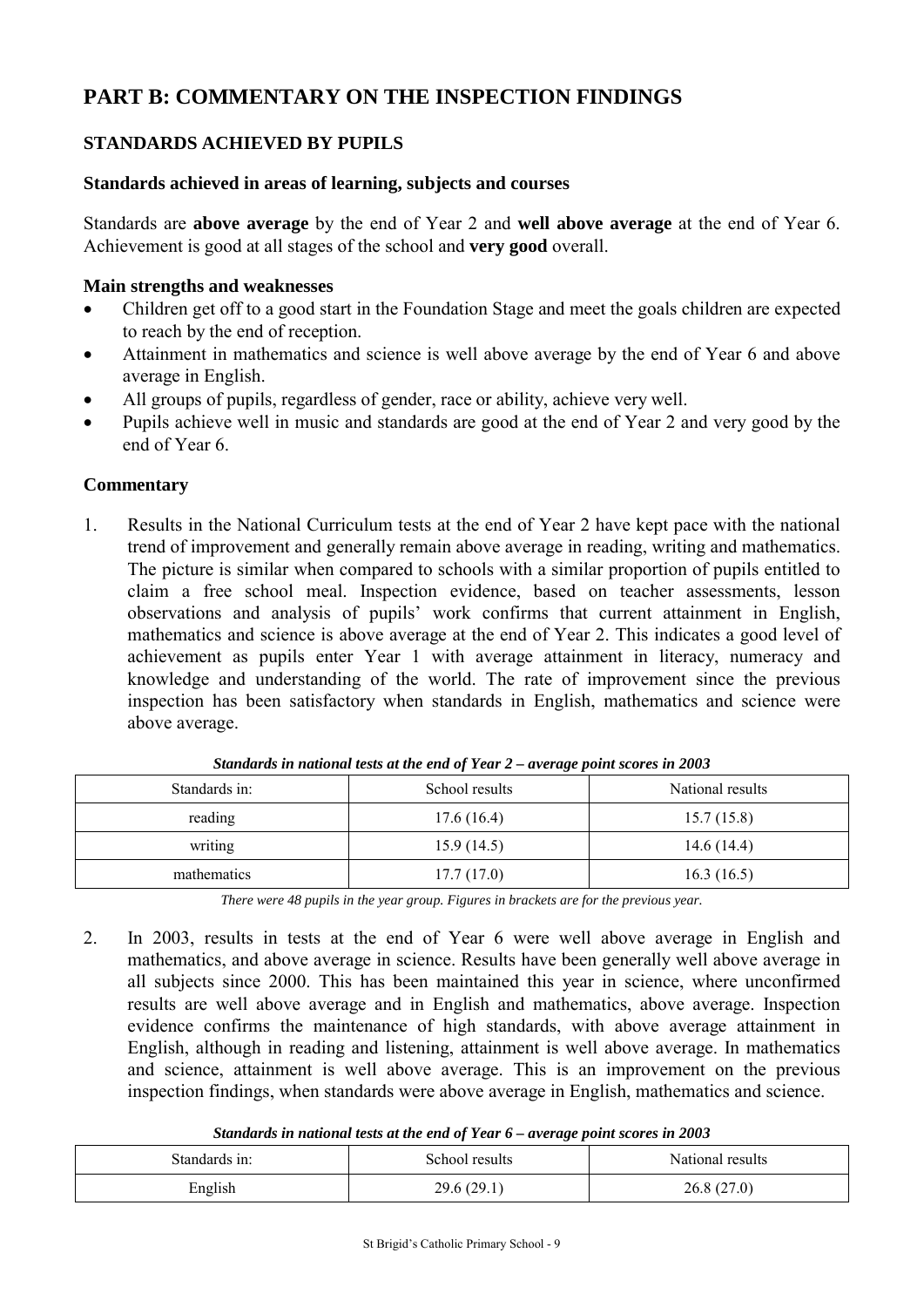| mathematics | 29.8(29.4) | 26.8(26.7)  |
|-------------|------------|-------------|
| Science     | 29.5(31.4) | 28.6 (28.3) |

*There were 48 pupils in the year group. Figures in brackets are for the previous year.*

- 3. Children enter the nursery with a wide range of attainment and, because some have limited speaking, language and social skills, their overall attainment is below that expected for children of this age. They achieve well and meet the expectations of the Early Learning Goals in all areas of learning. Good achievement continues throughout Years 1 and 6 so that, by the end of Year 2, attainment is above average overall and well above average by the end of Year 6. This represents very good achievement overall. Pupils at all levels of attainment, those with special educational needs and those from other ethnic backgrounds, who speak English as a second language, achieve similarly well.
- 4. In English, pupils develop very good listening skills. They listen very attentively to teachers and other pupils and show very good levels of understanding, particularly of specialist vocabulary in other subjects, such as mathematics or science. Pupils speak well, clearly expressing themselves, although some experience difficulty in talking at length. Standards in speaking are good. Pupils are very good readers. They read confidently and with expression and interest. Their reading covers a wide range of authors from classical to popular and they read with understanding, being able to discuss their reading in detail. Standards in writing are above average. Writing covers a wide range of styles, including imaginative, poetry and records of experiences and visits. Spelling is usually accurate and writing is well set out into paragraphs, although not all pupils use adventurous vocabulary.
- 5. In mathematics, pupils have very good knowledge and understanding of number and of mathematics generally. The school ensures good opportunities for pupils to use and apply their mathematical skills to real life situations and to develop good mental and oral skills. Combined with the development of a good range of strategies to answer problems, such as estimating answers, pupils have a very good command of mathematics skills. They use and apply their skills across the whole mathematics curriculum well and this supports the achievement of above average standards.
- 6. In science, there is clear emphasis on practical work. Pupils perform a wide range of experiments and investigations and use this method of learning effectively to extend their knowledge and understanding in other areas of science, such as growth, changes in materials and the effects of exercise on the human body. Pupils have a good understanding of fair testing and they know how to design experiments to investigate specific situations, predict results and then test out their predictions, clearly recording results and evaluating outcomes.
- 7. Standards in music improve steadily through the school, until by the end of Year 6, they are well above average. Music is given a high profile in the school and the school's practical skill based approach to learning gives all pupils the opportunity to develop a secure grounding in the core music skills of singing, listening, performing and composing, in addition to learning how to listen to and appreciate a good range of music. In other subjects inspected fully, standards are in line with those expected nationally.

## **Pupils' attitudes, values and other personal qualities**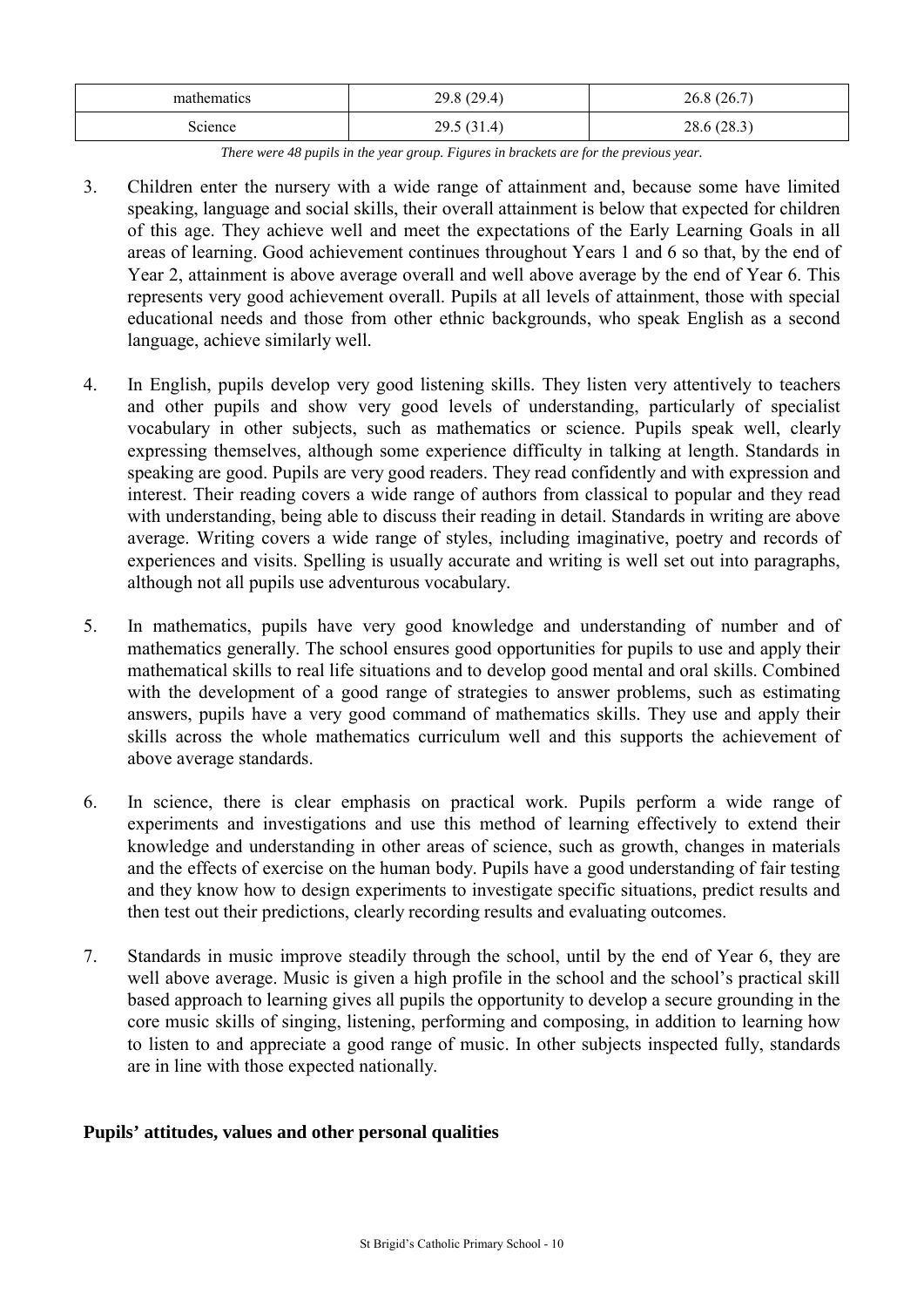Pupils have **very good** attitudes towards school, and their behaviour is **very good**. Provision for pupils' personal development, including provision for their spiritual, moral and social development is **very good**. The attendance of the pupils is **good** and their punctuality is very good.

#### **Main strengths and weaknesses**

- Relationships in the school are excellent and are significant in helping pupils to learn effectively.
- The school's expectations of pupils' behaviour are excellent and, as a result, their behaviour is very good.
- Provision for their cultural development is good.
- The school is very rigorous and successful in promoting good attendance and punctuality.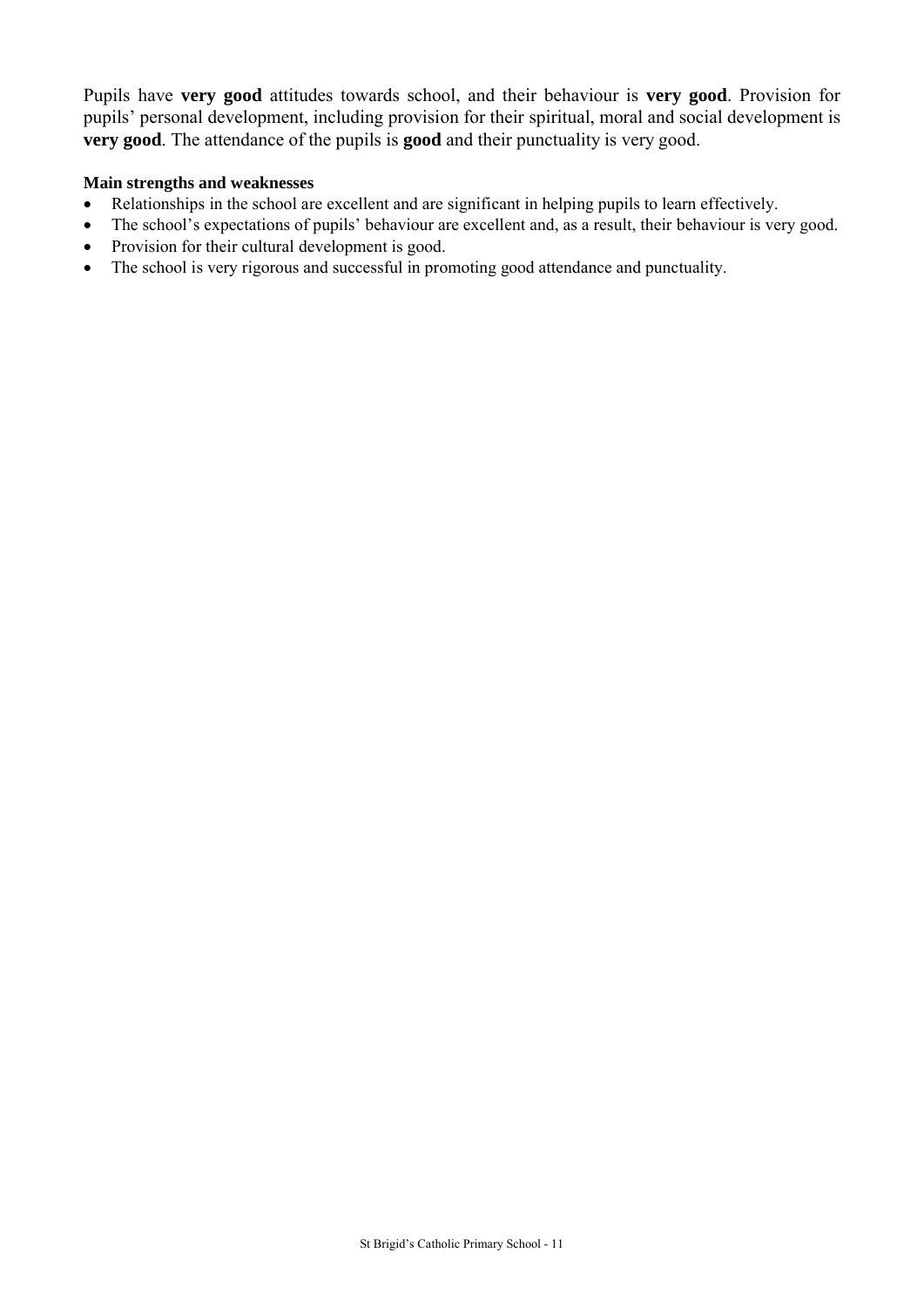## **Commentary**

- 8. Pupils have very good attitudes towards school and learning, enjoy school, and say that, 'It's a nice place, everyone's kind and makes new pupils welcome'. Relationships in the school are excellent, and the 'Playground Pals' Scheme', where pupils from Year 6 support Year 1 children in a range of playground games and activities, clearly demonstrates this. There are notices around the school outlining what pupils should do if they feel they are being bullied, and the school has an effective Anti-Bullying policy. They unanimously say that there is always an adult there to help should they have problems. Pupils' successes are celebrated in classrooms, assemblies and in the 'Golden Notebook'. The pupils with special educational needs have very good attitudes to school. They respond very well to activities planned to meet their needs
- 9. There is very good provision for pupils' personal development. Pupils have opportunities for reflection not only in assemblies, and in music worship, but at other times in the day, such as registration. The new Prayer Room, where there are prayer triptychs that the children have made, shows the importance placed on creating opportunities to enable pupils to deepen their own spiritual awareness. There is a clear emphasis on moral development, and this is seen not only in assemblies, but in class rules. This is very effective in securing a very good standard of behaviour. Pupils' very good social development is enhanced by a range of annual residential visits starting in Year 4, where pupils experience working alongside each other, and encourage one another in a wide range of challenging activities. Pupils have a good understanding of their own culture, and the school constantly looks for opportunities to widen pupils' knowledge of other cultures in lessons and displays.
- 10. The school has extremely high expectations of pupils' behaviour, and all adults in the school support and challenge pupils to behave the very best they can, both in and out of the classrooms. In discussion with a range of pupils, they graded behaviour in school very highly, and were proud of their very good standards of behaviour. Lunchtimes are a social occasion, and children talk positively about school life, and how they like their teachers, and in them they have someone they would turn to if they were worried. There was one fixed period exclusion in the school year before the inspection.

#### **Exclusions**

| <b>Categories used in the Annual School Census</b>  | No of pupils<br>on roll | Number of<br>fixed period<br>exclusions | Numb<br>permo<br>exclu: |
|-----------------------------------------------------|-------------------------|-----------------------------------------|-------------------------|
| White – British                                     | 240                     |                                         | O                       |
| White $-$ Irish                                     | 29                      | $\theta$                                | O                       |
| White $-$ any other White background                |                         | $\Omega$                                | O                       |
| Mixed – White and Black Caribbean                   |                         | $\Omega$                                | 0                       |
| Mixed – any other mixed background                  | 9                       | 0                                       | $\left($                |
| Asian or Asian British - Indian                     | $\mathfrak{D}$          | 0                                       | $\left($                |
| Asian or Asian British – any other Asian background | 17                      | 0                                       | $\left($                |
| Black or Black British – Caribbean                  | 9                       | 0                                       | $\left($                |
| Black or Black British – African                    | 3                       | $\Omega$                                | $\left($                |
| Chinese                                             |                         |                                         |                         |

#### *Ethnic background of pupils Exclusions in the last school year*

| of pupils<br>on roll | Number of<br>fixed period<br>exclusions | Number of<br>permanent<br>exclusions |
|----------------------|-----------------------------------------|--------------------------------------|
| 240                  |                                         |                                      |
| 29                   | 0                                       | 0                                    |
| 7                    | 0                                       | 0                                    |
| 1                    | 0                                       | 0                                    |
| 9                    | 0                                       | 0                                    |
| $\overline{2}$       | 0                                       | 0                                    |
| 17                   | 0                                       | 0                                    |
| 9                    | 0                                       | 0                                    |
| 3                    | 0                                       | 0                                    |
|                      |                                         |                                      |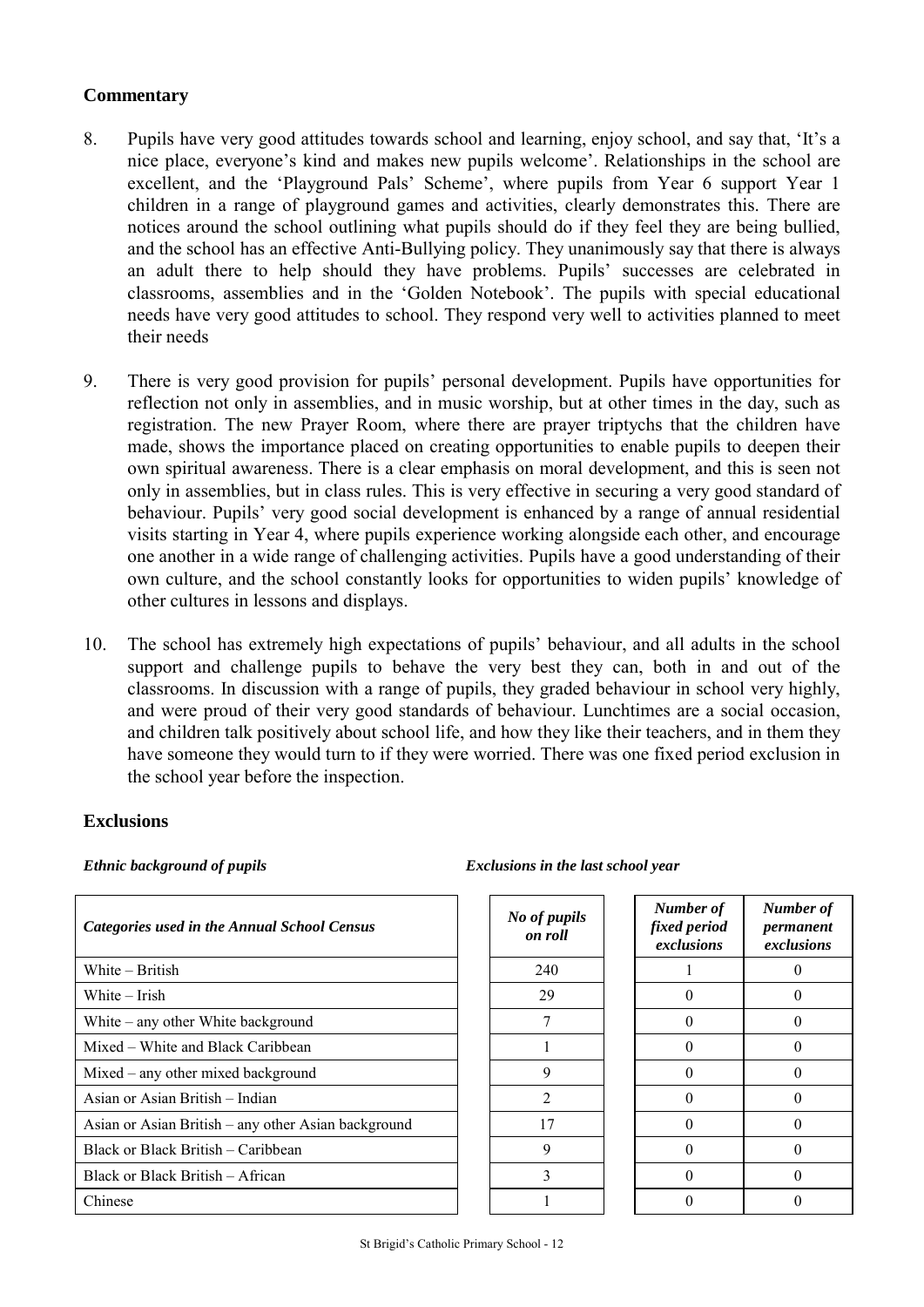| Any other ethnic group   |  |  |  |
|--------------------------|--|--|--|
| No ethnic group recorded |  |  |  |

*The table gives the number of exclusions, which may be different from the number of pupils excluded.*

- 11. Children take a responsible part in their school community from an early age, and look beyond it to support a wide range of charities, such as the Acorn Children's Hospice and CAFOD. Pupils elected to the newly formed School Council were very pleased to have been elected, and wore their badges with pride. Pupils from each class who had been given the opportunity to work with the artist in residence on the Batik Triptych felt they had made a real contribution to the life of the school. Pupils are proud to represent their school in a range of sporting activities, and are very pleased to have these opportunities.
- 12. The attendance of the pupils has improved since the last inspection. It is now above the national average and compares very favourably with local schools. Expectations on regular attendance are very clear and well communicated to parents and pupils. Pupils enjoy coming to school and each term a good number receive certificates for 100 per cent attendance. The vast majority of parents are conscientious in letting the office know the reason for their child being off school. The school has a very effective team to oversee the attendance of the pupils and a well maintained computer system allows the office staff to quickly identify and help the few pupils who have unacceptably high levels of absence. Nearly all pupils arrive at school well in time for lessons. The good attendance and very good punctuality contribute well to the pupils' achievement.

#### *Attendance in the latest complete reporting year (%)*

| Authorised absence |     |  | Unauthorised absence |  |  |
|--------------------|-----|--|----------------------|--|--|
| School data:       | ).U |  | School data:         |  |  |
| National data:     |     |  | National data:       |  |  |

*The table gives the percentage of half days (sessions) missed through absence for the latest complete reporting year.*

## **QUALITY OF EDUCATION PROVIDED BY THE SCHOOL**

The quality of education provided is **good**. Teaching, learning and the assessment of pupils' achievement are **good**. The curriculum is **good** and benefits from **very good** opportunities for enrichment. The school provides **very good** levels of guidance and support for its pupils. The school has **very good** links with parents and the community, and with other schools.

#### **Teaching and learning**

Teaching and learning are consistently good with many very strong features. All groups of pupils learn equally effectively. Assessment and its use in planning lessons are good.

#### **Main strengths and weaknesses**

- Teachers have very high expectations of their pupils; set challenging tasks and invariably expect exceptionally high standards of behaviour in lessons.
- Relationships between teachers and pupils are of an excellent quality and form the basis of very strong levels of encouragement for pupils to achieve very well.
- Teachers have good subject knowledge and plan interesting lessons, supporting good learning habits and skills.
- Planning is good, based on good quality and reliable assessment data.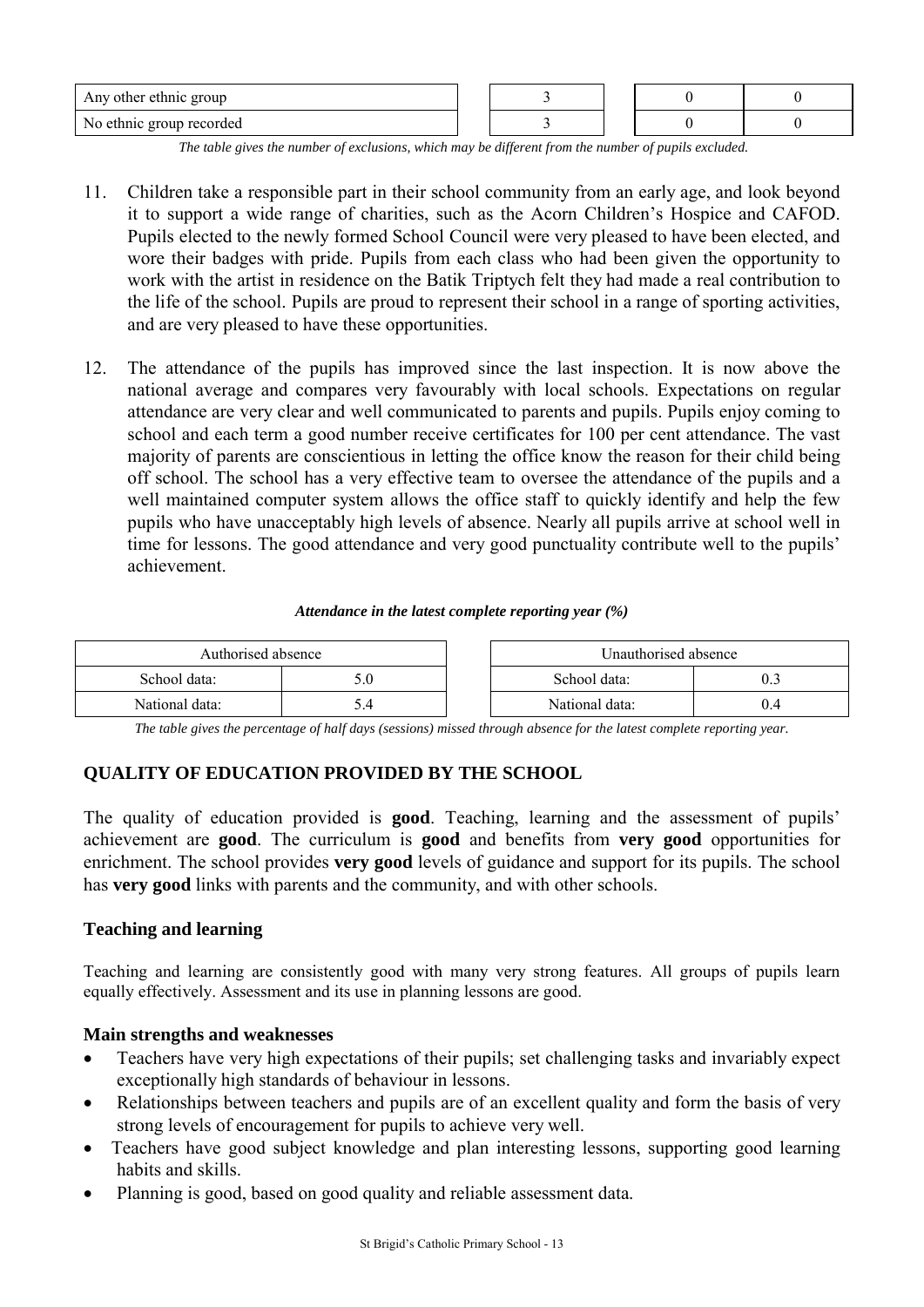- Lessons are conducted at a brisk pace and, combined with very good use of resources, sustain pupils' interest and motivation very well.
- Support for pupils with special educational needs is good. Teachers and assistants are fully aware of pupils' learning targets.
- Teaching assistants provide valuable support and are effective in what they do.
- 13. The quality of teaching is good at all stages of the school in English, mathematics, science, ICT and music. The quality of teaching and learning has improved since the previous inspection. Even though it was judged to be good then, the proportion of very good and excellent teaching is now higher.

#### *Summary of teaching observed during the inspection in 61 lessons*

| Excellent | Very good | boot     | Satisfactory | Unsatisfactorv | Poor     | Very Poor |
|-----------|-----------|----------|--------------|----------------|----------|-----------|
| (2%)      | (28%)     | 24 (39%) | 19 (31%)     | $0(0\%)$       | $0(0\%)$ | $0(0\%)$  |

*The table gives the number of lessons observed in each of the seven categories used to make judgements about lessons; figures in brackets show percentages where 30 or more lessons are seen.*

- 14. Much of the creation of a very effective learning environment in lessons is based on teachers' very high expectations and the excellent relationships that exist between teachers and pupils. In a Year 3 mathematics lesson, the introduction was particularly challenging, both in content and pace but was delivered with a good deal of humour. This immediately raised pupils' interest and set pupils high expectations of themselves, with all showing very high levels of enthusiasm in answering questions. Because the relationship between the teacher and the pupils was of an extremely high quality, pupils did not take advantage of the light hearted approach, but simply enjoyed the lesson.
- 15. Teachers also have very high expectations of the standard of pupils' work. Teachers share learning objectives with pupils at the beginning of lessons. This is good because pupils know what is expected of them. Setting arrangements for the teaching of mathematics to pupils in Years 4, 5 and 6 enable teachers to focus closely on the learning needs of pupils and they consequently achieve well. In mixed ability classes, teachers are equally effective planning work for pupils at different levels of attainment. Teachers' expectations of pupils are therefore high, but well focused on their ability. Tasks are challenging for pupils at all levels of attainment, including those with special educational needs, higher attainers and pupils with English as an additional language. Planned learning activities are well rooted in the use of ongoing evaluation of pupils' progress in lessons. The time at the end of lessons is often used to check up on what pupils have learned, or to extend learning in preparation for the next lesson.
- 16. Pupils are taught well to use their knowledge and understanding, for instance, in mathematics and science, so there is a clear purpose to their learning. Teachers ask accurately pitched questions focused on pupils of different ability, and these are effective in furthering all pupils' progress and ensuring that they are all fully included in activities. The best questioning observed was vigorous and made pupils think carefully about the answers to their questions.
- 17. Planning is good. It includes teachers' use of a good range of teaching and learning methods, which suit pupils well and enable them to learn effectively. In mathematics and science, there is a strong emphasis on developing and using mental and investigative skills to support effective learning. Teachers encourage pupils to use and apply their knowledge and understanding in challenging activities.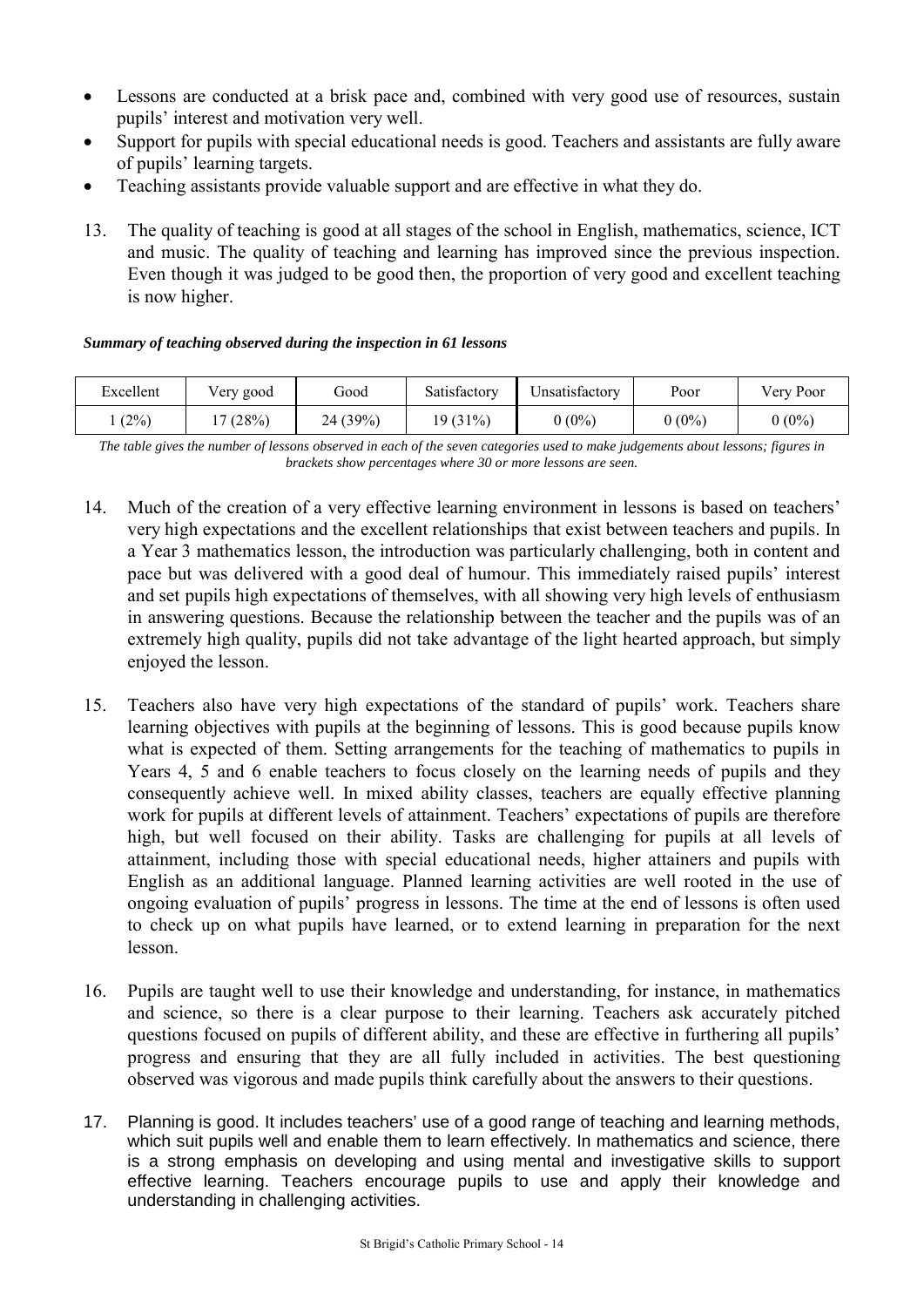- 18. The teaching of pupils with special educational needs is good. The pupils' needs are identified at an early stage. Individual education plans have precise targets. Pupils are well supported, both by the co-ordinator for special educational needs and by the learning support assistants.
- 19. Assessment procedures in the school are good and information is used effectively to ensure that all pupils are provided with challenging work to do. Older pupils have specific targets on which to focus, and this involves them effectively in their own learning. Procedures for assessment are good in the core subjects, and in other non-core subjects areas are based on assessments at the end of each unit. Assessment information is used effectively to plan the next stages in pupils' learning. Teachers make good use of prior learning in lessons. For example, in a Year 4 mathematics lesson, the teacher referred to work done previously, checked pupils' understanding of what they had covered, and then took the learning forward. Even though the previous inspection report highlighted inconsistencies in marking, the quality of marking in pupils' work does not yet always indicate to the pupil how the work can be improved.

## **The curriculum**

The curriculum is **good** overall. The school supports the pupils' learning outside the school day and develops the range of their interests **very well**. Accommodation and resources are satisfactory.

## **Main strengths and weaknesses**

- In the Foundation Stage, children make a good start and progress well because of the range of curricular activities organised for them.
- Balance in the curriculum does not always guarantee time for sufficient coverage in subjects such as geography.
- Provision for pupils with special educational needs and those with English as an additional language is good.
- The pupils' learning is enriched successfully through the very wide range of educational visits and visitors and the good range of out of school clubs provided by the school.
- Some pupils are taken out of lessons and, as a result, do not receive their full entitlement to all subjects of the curriculum.
- Good links with local secondary schools enhance the curriculum for pupils.
- Resources for pupils' independent research are under developed.

- 20. The curriculum for children in the Foundation Stage is varied and interesting, incorporating all areas of learning successfully into broad topics and themes. The detailed planning makes a significant contribution to the children's good achievement.
- 21. The school provides a good curriculum that meets all statutory requirements and allows pupils to work with a wide variety of activities. However, subjects are not interlinked sufficiently well to help pupils understand that what they learn in one subject can be used to help them learn in another. The curriculum provided for pupils in Year 6 is focused on the core subjects of English, mathematics and science and insufficient time is given to the teaching of other subjects, such as geography, particularly in the summer term. This is reducing pupils' access to a balanced curriculum.
- 22. The school supports the curriculum well through a very good range of educational visits and visitors. For example, a history theatre group visits the school regularly and enables pupils to experience life as it was during periods of history, such as the Victorians, Tudors and Ancient Greeks. Poets, authors, musicians and artists in residence provide pupils with a vast range of experiences that enrich their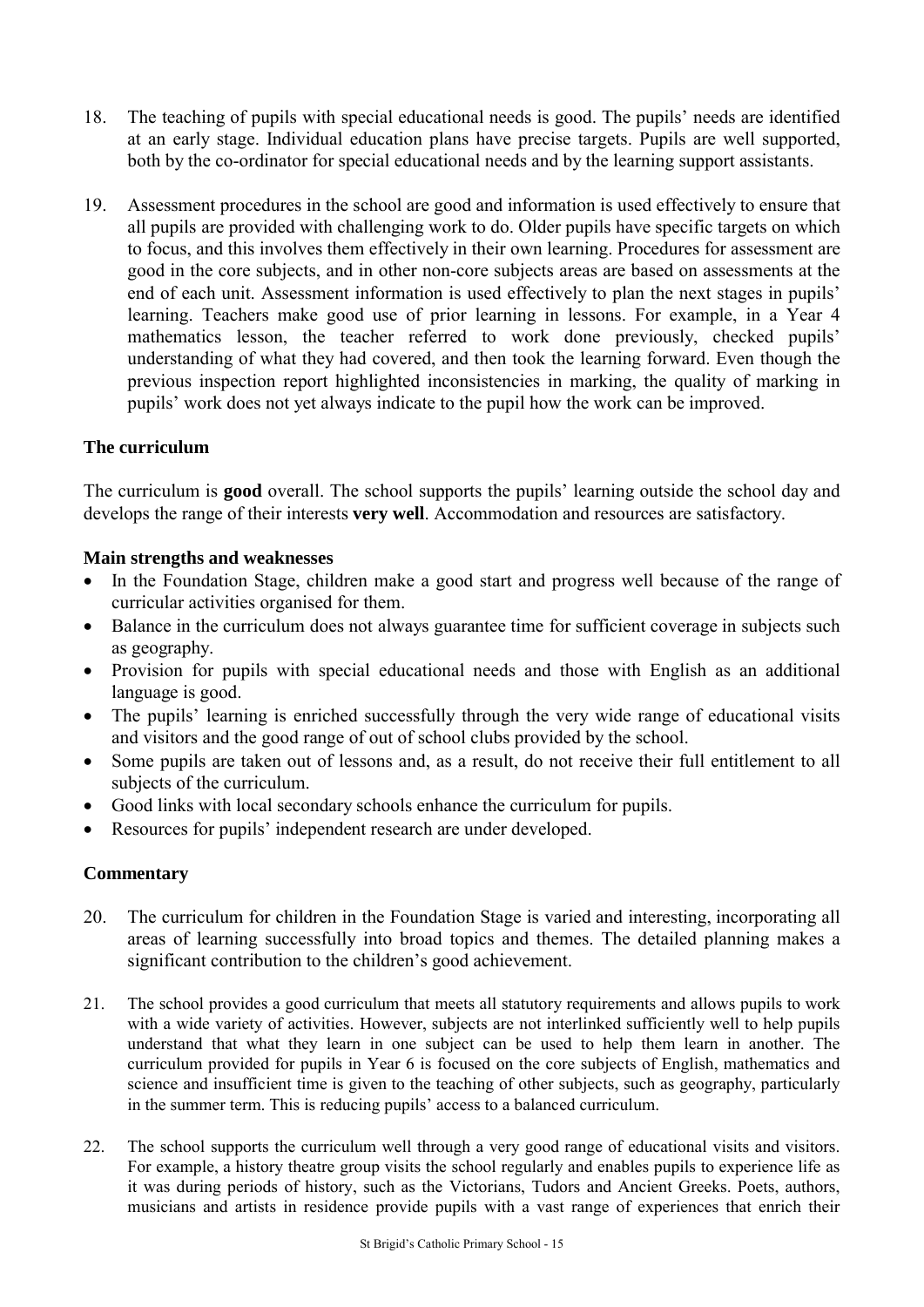learning in the creative arts. Pupils in Years 4, 5 and 6 benefit from annual visits to residential centres. The national Healthy Schools initiative has a high profile within the school and provides very good support for pupils' personal, social and health education. Focus theme weeks for subjects such as science and health raise the profile of subjects and are events that support pupils' learning well. There is a very good choice of out of school clubs, which are very well supported. These include badminton, netball, Gaelic football, athletics, chess, dance and music activities and contribute very well to pupils' cultural and social development. The school has been involved in a number of successful projects with the local secondary schools and a nearby teacher training college, which has enabled the school to use their resources and expertise to lift pupils' interest and capability, particularly with the sporting links.

- 23. As a result of clear leadership, the school has a very positive approach to inclusion. This is apparent in the good provision for pupils with special educational needs and those from a range of different ethnic backgrounds. However, there are times when some pupils are taken out of lessons for extra support or for musical tuition and, as a result, miss important parts of lessons. Otherwise, provision for pupils with special educational needs is good. Good use is made of outside agencies to support the pupils' learning. Pupils with emotional and behavioural problems are well integrated into the life of the school. When pupils are withdrawn from class at the same time each week, they do not receive their full curriculum entitlement. Good levels of support are provided for pupils with English as an additional language.
- 24. The school is well staffed with teachers and there is a satisfactory number of teaching assistants who give valued support to both the teachers and pupils. At the time of the inspection, the quality and quantity of accommodation were satisfactory. Inside, the new entrance hall and library are smart and professional and the whole building is very well maintained. There is currently an extensive building programme taking place, including five new classrooms, two computer suites with full access for disabled pupils. Most subject areas have satisfactory resources. Equipment for ICT is unsatisfactory because, currently, the recommended ratio is not met and not all classrooms have access to the internet. There is only a limited range of books in the new library, many books being in classrooms and there are plans to significantly develop computer based research resources. Currently, this restricts pupils' library and research skills.

#### **Care, guidance and support**

The care, welfare, health and safety of the pupils are **good**. The school provides **very good** support, advice and guidance to pupils.

#### **Main strengths and weaknesses**

- Particularly strong and trusting relationships mean all pupils feel very well looked after in school.
- Pupils are well involved in school life and their views are carefully listened to.
- The head teacher is very effective in taking the lead in thorough pastoral support for pupils.
- The health and safety of the pupils is paramount during the major building works.
- The information collected on pupils' academic needs is not always consistently used in class to provide work that is set at different levels to meet different needs.

#### **Commentary**

25. The level of trust between the pupils and adults is impressive. Pupils say that they are very happy and secure in school, knowing that they can turn to any one of many adults should they have worries or concerns. Bullying is a very rare occurrence because the head teacher regularly includes the whole school in assemblies about getting on well together. Pupils know that the staff will do all they can to help them, whether they have a problem at home, have fallen out with a friend or are struggling with an activity in class. School routines are consistent and well understood, so the pupils feel comfortable within the framework of daily order. As one parent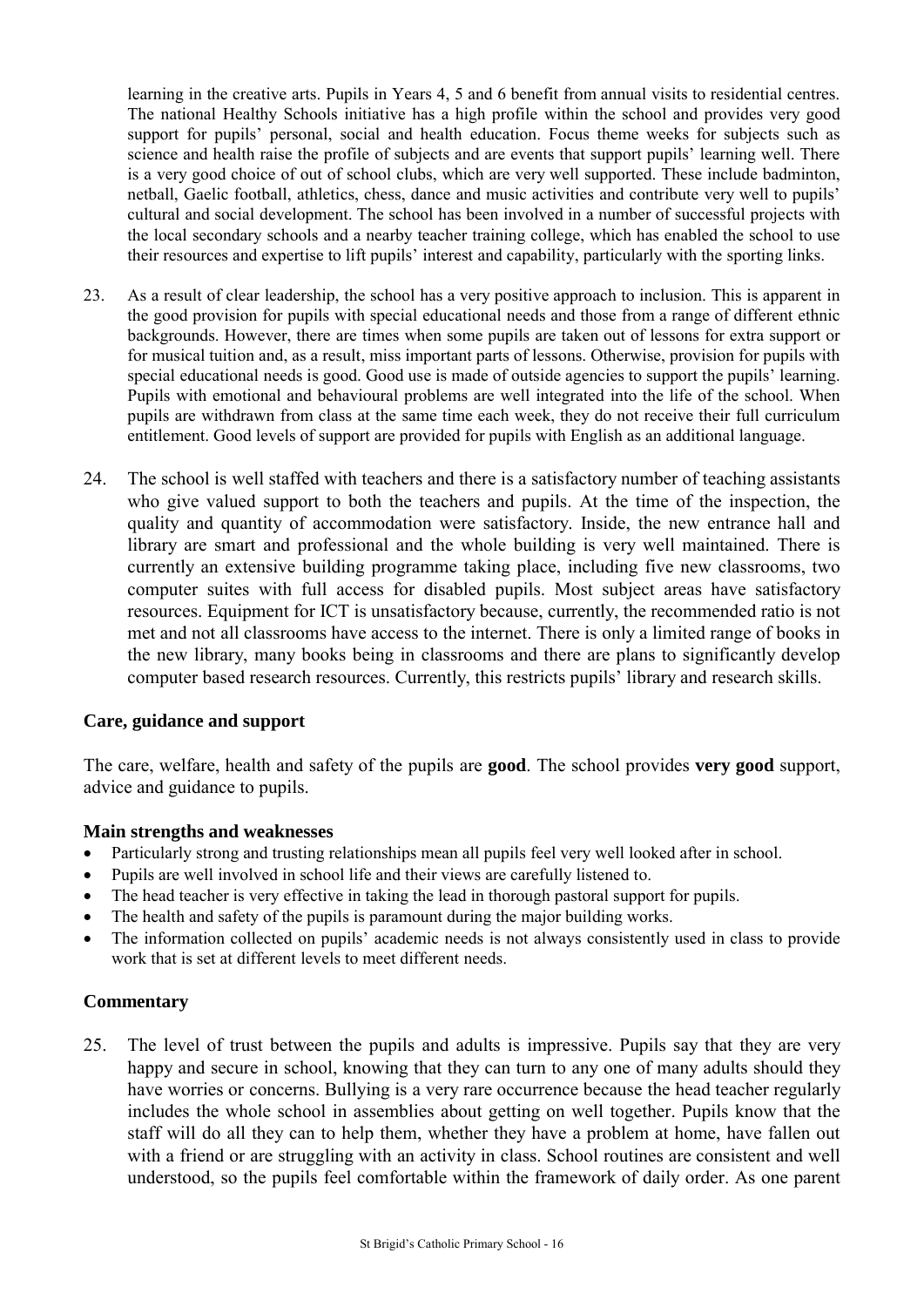commented, 'My son feels totally relaxed with the staff at school and so do I'. St Brigid's pupils are confident, at ease with school life and so achieve very well in their learning.

- 26. As at the last inspection, pupils continue to be safe and secure while in the school's care. The school is being particularly vigilant in ensuring the current building work impinges as little as possible on the pupils' education. First aid is effective, although the lack of a dedicated welfare room means pupils have to be treated in public areas and there is no comfortable place for recuperation. Minor accidents and the administration of medicines are well recorded for careful monitoring. The school is aware that further staff with first aid training are needed in the nursery and is negotiating deployment for next term.
- 27. The pastoral support and guidance given to pupils remains very good. Children new to the reception class are settled in very effectively. Each child and parent has a special interview with the class teacher to find out individual needs and children have plenty of opportunity to get to know their surroundings before they start school. The preparation provided to nursery children is not as thorough, but they make a satisfactory start and are soon able to cope with their half day. The provision of personal, social and health education is very good. Not only do pupils have a good, appropriate grounding in their knowledge of drugs, health and sex education, but also they have valuable chances to discuss moral and social issues in their 'circle times' and religious education under the guidance of the strong Catholic ethos. The head teacher plays a very important and close role in identifying the pastoral needs of each pupil. Since he arrived two years ago, he has interviewed every pupil, with note taken of likes and dislikes, talents and progress in the core subjects. Not only do pupils look forward to these interviews and feel very special, but also it gives the head teacher very useful background knowledge for well organised personal support.
- 28. The school has good systems to identify how each pupil is progressing in the core subjects of English, mathematics and science. Consequently, pupils are given work which is well matched to their individual needs. However, in other subjects, there is sometimes an insufficient range of activities for the more able and enthusiastic to be stretched and challenged. Pupils with learning difficulties or a limited understanding of English are given good direct assistance in lessons, but there should be a tighter link between the teacher's daily planning and the pupil's individual education plan to ensure consistent support across all subjects. Teachers and learning support assistants know the pupils with special educational needs well and have a real concern for their welfare.
- 29. Pupils are well involved in the work of the school. Although the school council is not yet fully functional, very thorough preparation has gone into researching the best structure, setting up the ballots and electing the councillors. Pupils have a good range of jobs, including the junior pupils' responsibilities as 'Playground Pals'. They have also been instrumental in achieving the Healthy Schools' Award by taking part in working parties to discuss the availability of drinking water. The school greatly values the views and ideas of the pupils, as demonstrated by the individual interview which each pupil has with the head teacher. Additionally, pupils raise significant charitable funds for the less fortunate. Pupils are becoming good citizens by learning to care for their community both in school and beyond.

## **Partnership with parents, other schools and the community**

The school has a **very good** partnership with parents. Links with the community are **good**. Links with other schools and colleges are **very good**.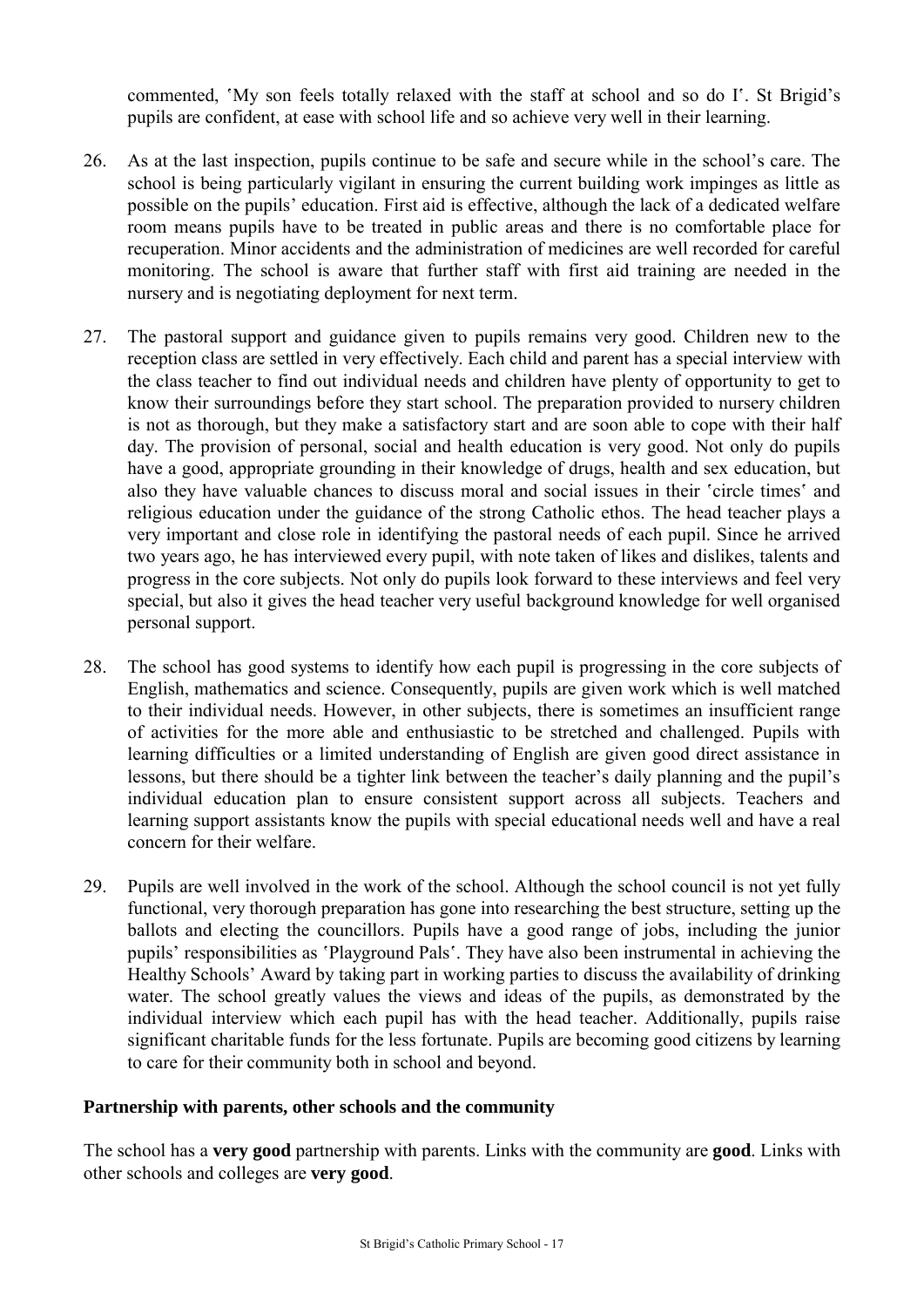#### **Main strengths and weaknesses**

- The school is providing very good amounts of information in a successful bid to make education more accessible and open to parents.
- The views of parents are greatly valued.
- The pupils' learning experiences benefit positively from very strong links with other schools and colleges.
- Annual reports are not all sufficiently consistent in giving a clear message to parents on how much their children have progressed in each subject over the year.

- 30. The head teacher and his staff are working very well to include parents as much as possible in the life of the school and their children's learning. Parents of new pupils, particularly those starting in reception, are given plenty of useful information about school routines and how to help their child's learning from home. The head teacher personally runs a very well received 'parenting' course for these families. Regular weekly newsletters provide a very good flavour of school life and the governors' 'Question Time' sessions give parents good opportunities to ask questions or raise concerns. Although parent teacher meetings are held in the hall, parents are free to go to the classrooms to look at work and displays by their children. Homework procedures are clear and consistent. They provide a valuable link with home by allowing parents to share learning and to chart how their children are getting on.
- 31. Annual reports give a good overview of what pupils have covered in lessons and are particularly perceptive on personal development. However, teachers are not all consistent in giving a clear message to parents on how the pupils have progressed in each subject over the year. Internal test results provided each term for the core subjects of English, mathematics and science, keep parents well informed about the levels their children are achieving. Parents of children in the reception class receive very thorough reports, but the information on the progress of the children in nursery is not sufficiently comprehensive. The school has good links with the parents of pupils with special educational needs. Parents are invited to attend meetings to review the pupils' progress although not all do so. The very good arrangement for the transfer of pupils to secondary school ensures a smooth transition.
- 32. The establishment of regular consultation is giving parents a very good voice in the running of the school. Recent school survey results and the inspection questionnaires show very positive appreciation of the school. They believe the school has become much more open and outward looking since the last inspection. Parents feel that they are real partners in their children's education and that they are valued by the school. As yet, only a few parents are taking up the opportunity to help in classrooms or to share their valuable talents and experiences with the pupils. Gradually, however, the volunteer pool is increasing.
- 33. St Brigid's has very useful links with a wide range of schools. Especially strong is the partnership with other primary schools for competitive sport. The school also works very productively with its local Catholic and county schools to benefit professional development and financial savings from bulk ordering. The majority of pupils move on very confidently to the nearby Roman Catholic secondary school. Transition is very effective because, not only do pupils have plenty of opportunities to get to know their new school and its staff, but also part of their mathematics, English and ICT learning straddles Year 6 to Year 7.
- 34. Links with the local community provide good opportunities to enliven the pupils' learning. For example, the useful relationship with Land Rover adds an extra dimension to the pupils' understanding of design technology. The school gives to the locality in return by letting the hall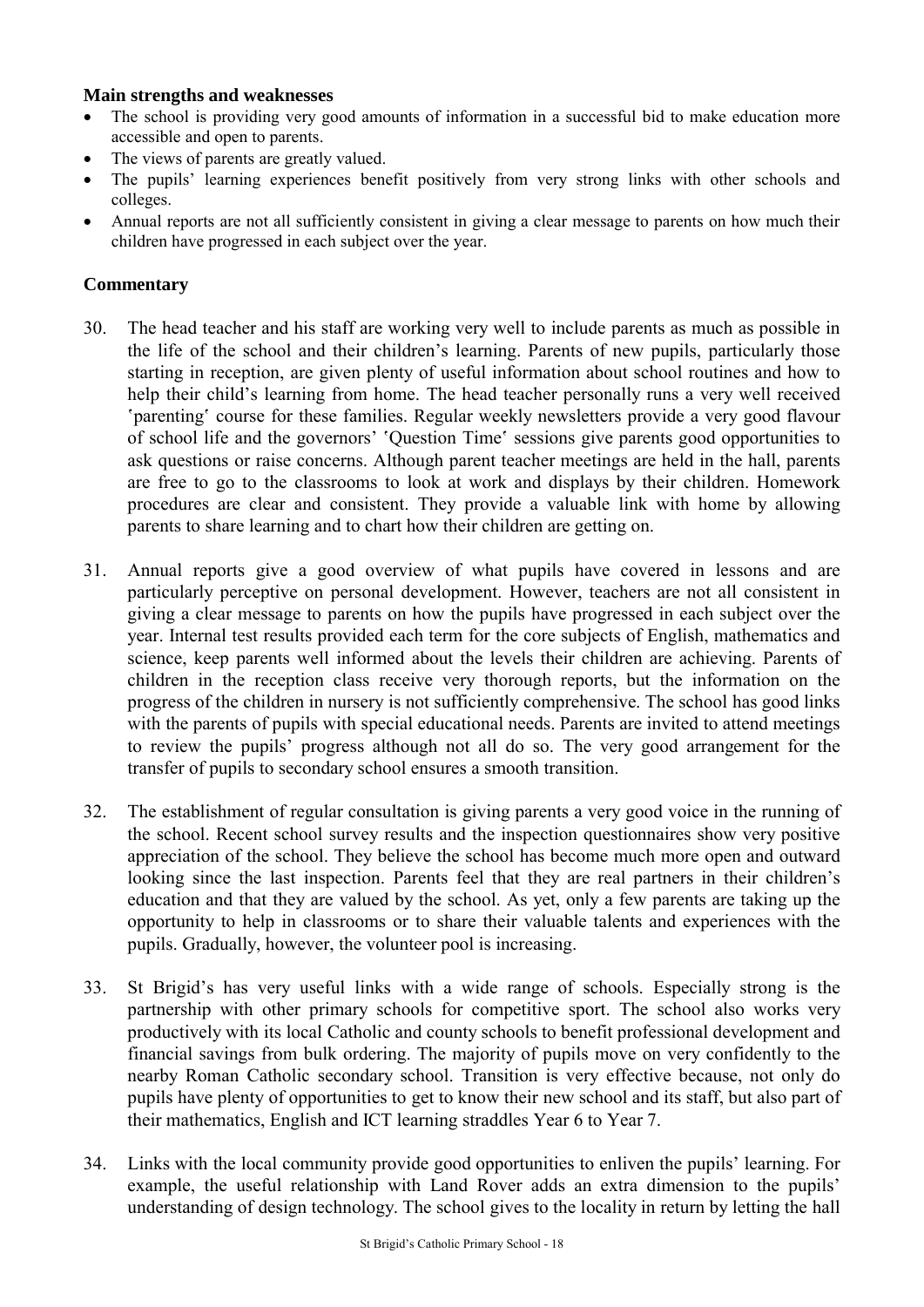to the Guides and Youth Group, amongst others, and by including the local elderly in choir visits. The very strong link with St Brigid's church is a vital component in the ethos of the school. Not only do religious education and collective worship benefit, but also the sharing of facilities and the contribution of church governors are positive assets.

## **LEADERSHIP AND MANAGEMENT**

The leadership and management of the school are **good**. The head teacher provides **very good** leadership to the staff as they work to raise standards. The **good** management systems focus clearly on improving the pupils' achievement. The governors make a **very good** contribution to the running of the school.

#### **Main strengths and weaknesses**

- The head teacher is a very good leader and ensures that there is a strong sense of direction in the school.
- The governing body fulfils its statutory responsibilities and contributes very well to the progress the school is making.
- There are very good systems for evaluating the work of the school and for setting targets for future development.
- The subject co-ordinators generally lead their curriculum areas well.
- There is a strong team spirit amongst the staff and a firm commitment to meet the needs of all pupils.

- 35. The head teacher has a very clear understanding of what the school needs to do to develop further. This is shared and appreciated by other members of the senior management team so that teachers and pupils have very good role models. Parents have confidence in, and are very supportive of, the way the school is led and managed. The head teacher plays a key role in evaluating the work of the school. He meets children regularly to look at their work and to discuss their progress. He reviews each subject with its co-ordinator. The result of these meetings informs the school development plan and enables realistic targets for future development to be set. The progress made in carrying out the school development plan is reviewed at each meeting of the governing body. A strong feature of assessment is the Individual Pupil Review which the head teacher holds with each pupil over the year. Progress in English, mathematics, science and religious education is reviewed, and targets are decided upon. Pupils have the opportunity to reflect on what they have enjoyed and, following the review and target setting, the pupils' books are sent to the core subject leaders, so key staff are aware of what individual pupil targets for their next stages in learning are.
- 36. The strong team spirit amongst the staff means that all feel valued. They work together well for the benefit of all pupils. The teachers with responsibility for leading subjects work hard. In English, mathematics and science, and in other subjects that are a particular focus for the school, they observe lessons to check on standards. They monitor pupils' work and this enables them to identify areas needing development and to build on examples of good practice. They work closely with the governing body by making presentations to them. The work of the subject co-ordinators is supported by good arrangements for the professional development of staff and by good procedures to induct new staff to the school. Subject leaders scrutinise the results of National Tests at the end of Key Stage 2 in English, mathematics and science, and this enables them to plan future work with teachers to address weaker areas of pupils' knowledge and understanding. Subject leaders monitor teachers' planning and observe lessons in these subjects. The management of the provision for pupils with special educational needs is good.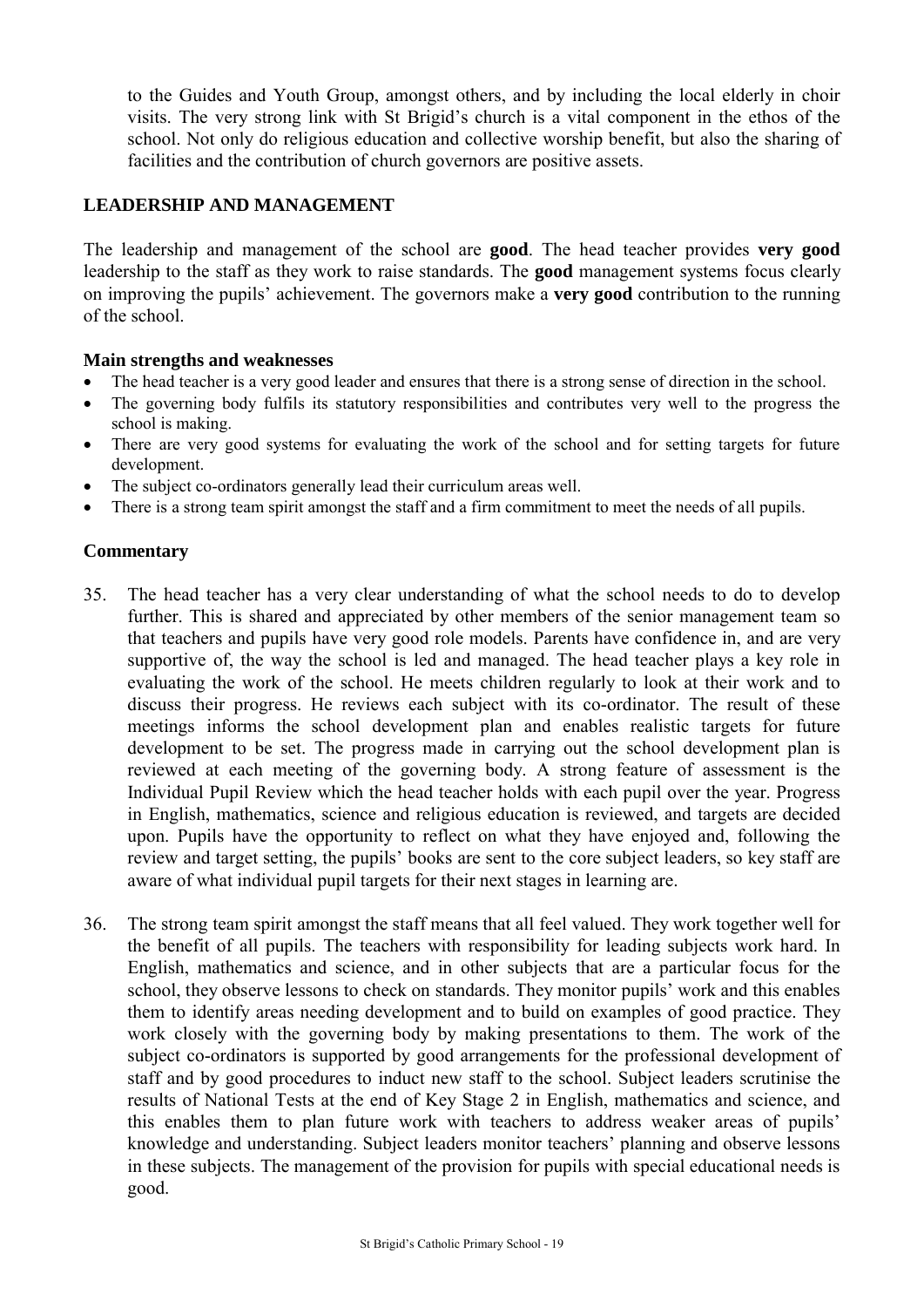- 37. The governors' involvement in the school is very good. They support the head teacher in bringing about development and improvement by making a major contribution to the life and work of the school. Governors are confident and have a very clear idea of where the strengths and weaknesses lie in the school. They have very effective systems for monitoring the standards pupils attain and the budget. Through this, they are able to challenge and support senior staff and take a full part in development planning.
- 38. Since the previous inspection, the school has made good improvement. The pupils achieve well in each of the key stages so that standards for the oldest pupils are very good overall. The management of the school's budget is good. The secretarial staff give very good support in the day to day running of the school. Because of they school's low unit cost, it provides very good value for money.

#### **Financial information**

| Income and expenditure $(f)$ |         |  | Balances $(f)$                   |
|------------------------------|---------|--|----------------------------------|
| Total income                 | 896,102 |  | Balance from previous year       |
| Total expenditure            | 857,635 |  | Balance carried forward to the r |
| Expenditure per pupil        | 2,066   |  |                                  |

| Income and expenditure $(f)$ |         | Balances $(f)$                      |        |  |  |
|------------------------------|---------|-------------------------------------|--------|--|--|
| Total income                 | 896,102 | Balance from previous year          |        |  |  |
| Total expenditure            | 857,635 | Balance carried forward to the next | 38.467 |  |  |
| xpenditure per pupil         | 2,066   |                                     |        |  |  |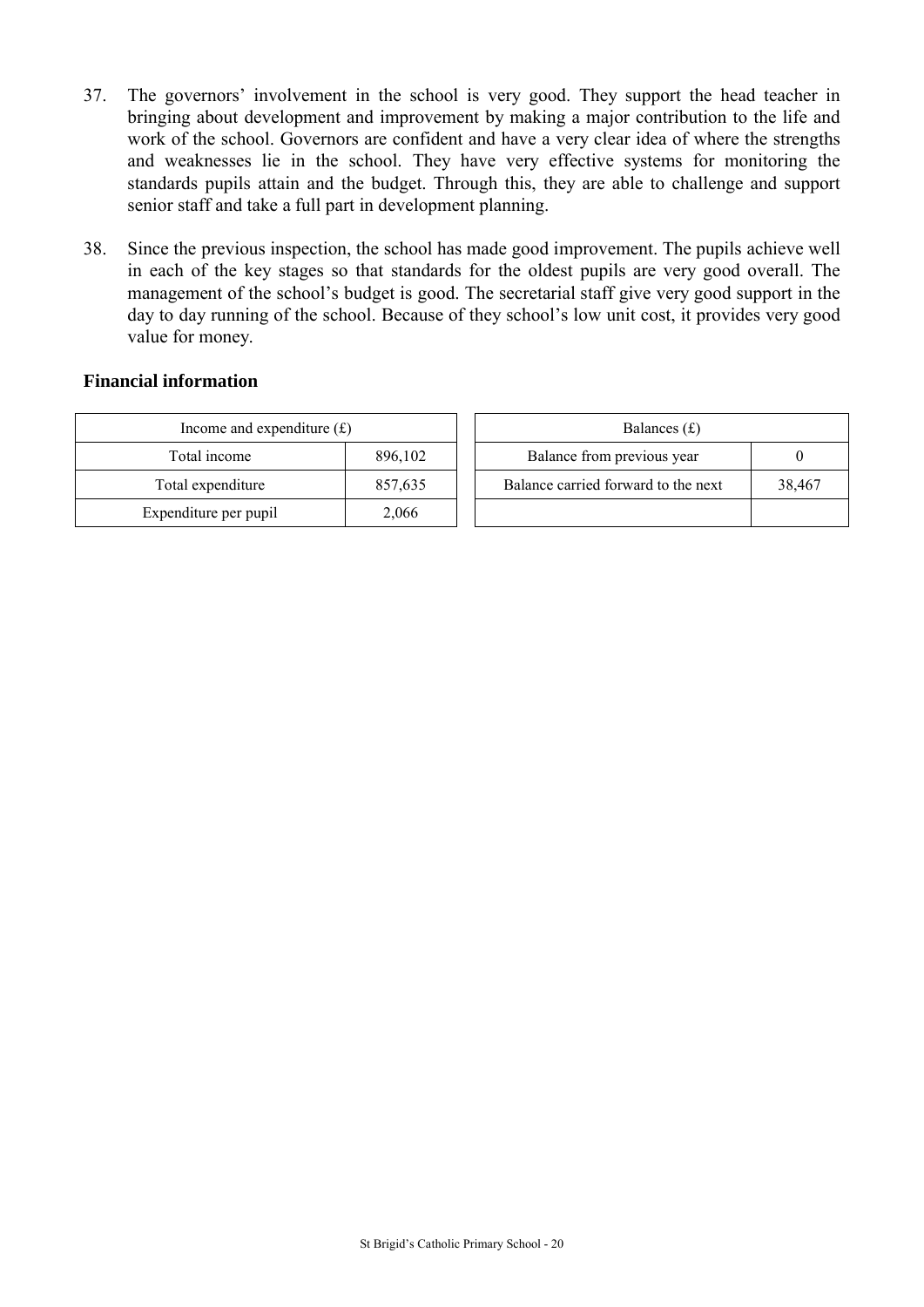# **PART C: THE QUALITY OF EDUCATION IN AREAS OF LEARNING, SUBJECTS AND COURSES**

## **AREAS OF LEARNING IN THE FOUNDATION STAGE**

Provision for children in the Foundation Stage is **good**.

- 39. Children enter the nursery part-time in the September after their third birthday and transfer to the reception classes in the September after their fourth birthday. They enter the nursery from a wide variety of backgrounds with speaking and language skills that vary quite widely. A significant number of children enter the nursery with limited social skills. From this below average starting point, children achieve well in all areas of learning and by the end of the reception year, most will meet the goals children are expected to reach. This is because the teaching is good overall and the curriculum is well planned to provide a good range of interesting and relevant activities, which are well matched to children's needs. This is especially significant in ensuring the good progress for children with special educational needs and those learning English as an additional language.
- 40. The accommodation inside is good but outside facilities for children in the reception classes are unsatisfactory due to the lack of a separate secure outside play area. This has been identified by the school as a major project for development. The co-ordinator provides very good leadership for teachers and nursery nurses, who work together effectively as a team. Improvement since the last inspection has been good.

## **PERSONAL, SOCIAL AND EMOTIONAL DEVELOPMENT**

Provision in personal, social and emotional development is **good**.

#### **Main strengths and weaknesses**

- Children achieve well because of the good teaching.
- Very good relationships between children and adults ensure that children feel confident and happy.
- Children are not always given enough independence in the nursery.

## **Commentary**

41. An above average number of children enter the nursery with below average personal and social skills. The good teamwork of the adults in the nursery and the clear boundaries set ensure that the children know what is expected of them, so that they quickly learn the correct way to behave. Routines are well established and children very soon feel secure and settle to tasks with a minimum of fuss. Children are encouraged to share and take turns amicably and put up their hands when answering questions. However, there are times when activities are too controlled and, as a result, the children's ability to initiate ideas for themselves is hampered. In the reception classes, they make rapid progress and, by the time they reach the end of the reception year, many children have reached the Early Learning Goals. All adults encourage the development of social skills in a variety of ways, such as encouraging them to work together in different groups and to support one another as they play. The children show interest in what they are doing, are engrossed in their activities and sustain concentration well. The very supportive relationships ensure children grow in confidence and learn to treat others with courtesy and respect. Children with special educational needs and those learning English as additional language are very well integrated and receive good support. They, and others, are helped to maintain concentration by the nature of the activities offered. As a result, many children sit quietly, listen attentively and are confident to try new things.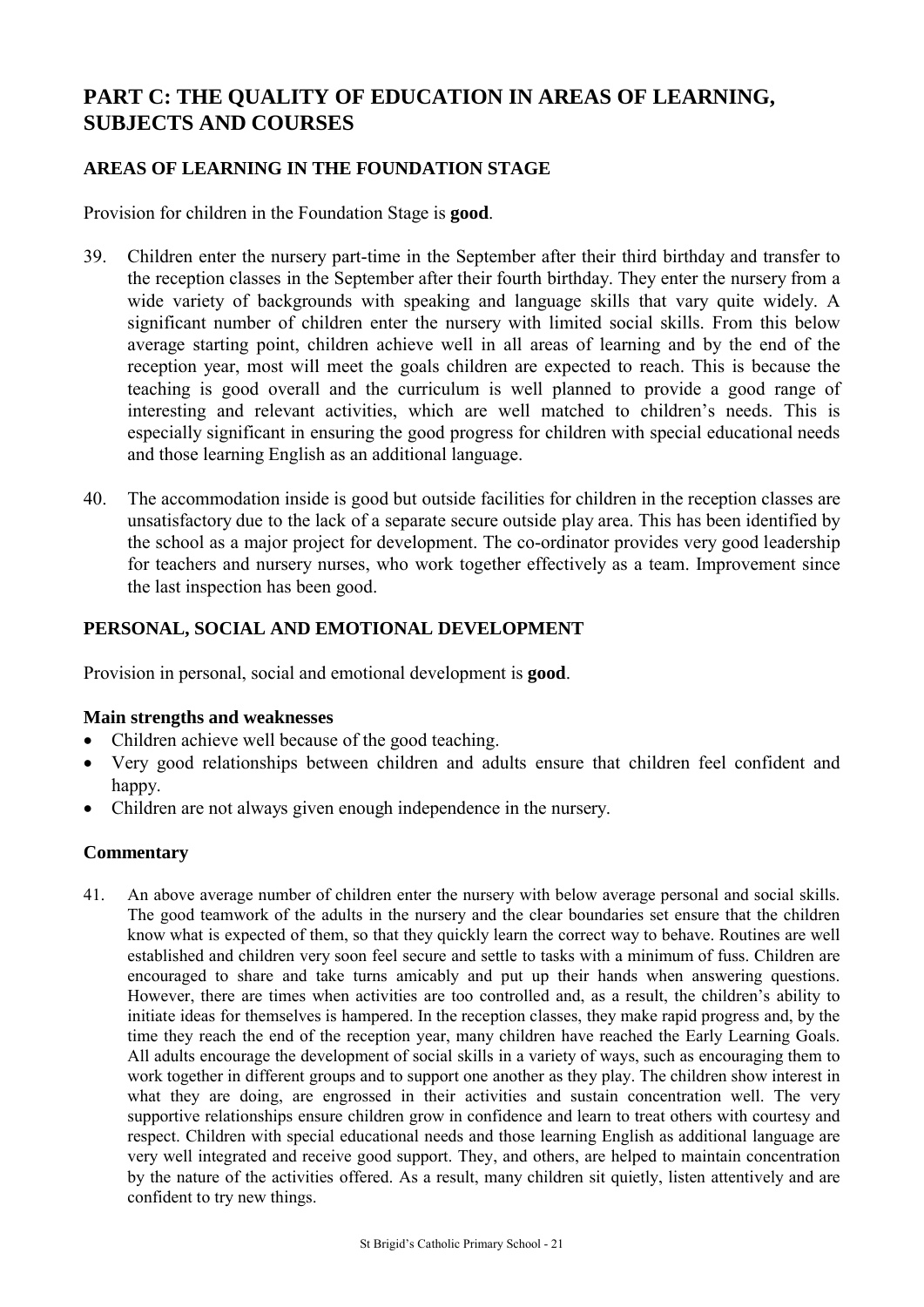## **COMMUNICATION, LANGUAGE AND LITERACY**

Provision in communication, language and literacy is **good**.

#### **Main strengths and weaknesses**

- Teachers and support staff take every opportunity to develop children's language skills and teaching is good.
- Children in the nursery are well prepared to move into the reception classes.

#### **Commentary**

- 42. Most children are on course to attain this Early Learning Goal by the end of the reception year. This shows good achievement as many children start school with below average communication and language skills. In the nursery, the children are given many opportunities to talk and listen. However, there is a minority of children in the nursery who still need encouragement to talk with others while at play, rather than play alone. When given the opportunity to share their ideas and news with an adult, they sustain attentive listening and respond with relevant comments. By the end of the reception year, most children express their own ideas well. Learning new vocabulary is a priority in the reception classes and staff take every opportunity during the activities to develop the children's vocabulary through probing questions, so that they have to think and choose appropriate words to describe what they are doing. Dressing up clothes and imaginative play areas are used effectively to stimulate communication between children. Children particularly enjoy acting out stories and enthusiastically use stick puppets to re-tell the story of 'The Little Mermaid'. Those children with English as an additional language are effectively encouraged to learn new vocabulary and become increasingly confident to speak with others and to the whole class.
- 43. Children make a good start to reading in the nursery. Activities, such as looking at pictures, matching them to words and learning to recognise the sounds of letters, are carefully planned and prepare children well for entry to the reception. In the reception classes, the development of reading skills has a high priority and many children are beginning to read simple texts with developing fluency and use picture clues and sounds to tackle unfamiliar words. Good use is made of sentence makers to support children's reading and writing skills. Children in the reception classes have many opportunities to express themselves by making marks on paper, such as 'writing' postcards home and booking a holiday at the travel agents. However, there is less evidence of this good practice occurring in the nursery class. The work from children in the reception classes showed good achievement, with a good number of children successfully writing simple sentences independently.

## **MATHEMATICAL DEVELOPMENT**

Provision in mathematical development is **good**.

#### **Main strengths and weaknesses**

- Children achieve well in their counting and number recognition.
- Learning is made enjoyable and develops children's ability to solve practical problems.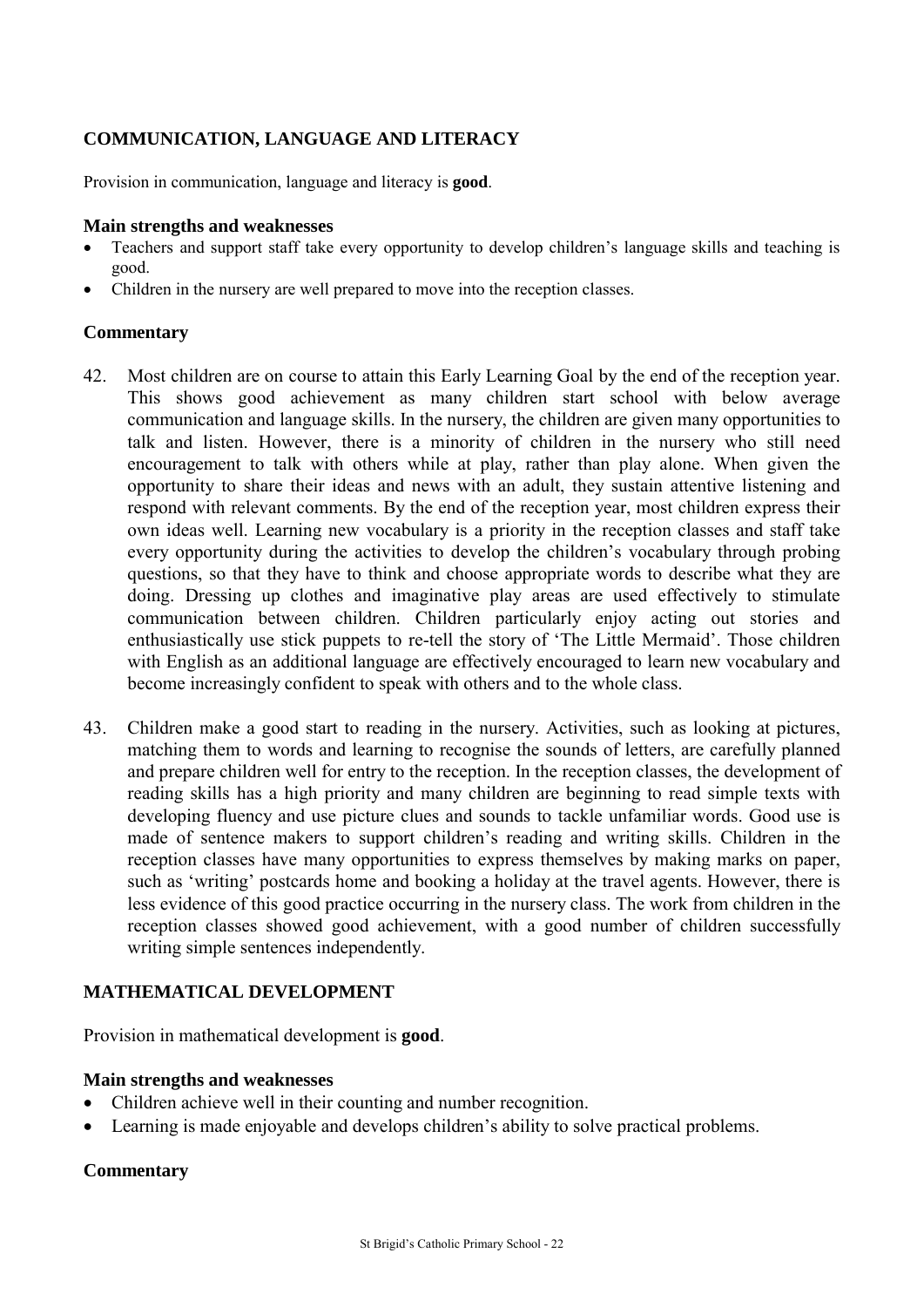- 44. Teaching and learning are good. Regular sorting activities, number games and action songs are successful strategies for promoting children's learning in the nursery. Good teaching in the reception classes helps all children to extend their knowledge and understanding and achieve well. As a result, the majority of children are on course to attain the Early Learning Goals for mathematical development.
- 45. The reception teachers have imaginative ideas to enhance children's learning. During one well planned activity, the teacher skilfully used a story about a fisherman who, after being out fishing all night, had to count and sort all the fish ready for delivery to the market. To extend this further, the teacher involved children in a problem solving exercise, as the fisherman lost some fish and they had to think of a way to work out how many had gone. In this session, children were developing their mathematical ideas well to solve practical problems involving counting and comparing.
- 46. By the end of the reception year, most children have gained sufficient knowledge and understanding of number to count and recognise numbers beyond the level expected for their age with good levels of confidence and accuracy. The more able children are recording simple addition sums to 20. Their use and understanding of everyday words, such as 'more than' and 'less than', when talking about numbers are well developed. The children's previous work showed that they had made a good start in recognising coins and understanding the language of time and measurement.

## **KNOWLEDGE AND UNDERSTANDING OF THE WORLD**

Provision in knowledge and understanding of the world is **good**.

#### **Main strengths and weaknesses**

- A wide range of interesting activities is planned to promote learning in this area.
- Role-play is used well in the reception classes to deepen and extend children's experiences.

- 47. Overall, the good quality teaching successfully promotes children's knowledge and understanding of the world. The children make good progress in the reception classes and most children will achieve the Early Learning Goals in this broad area of development. A good variety of interesting activities are planned well to stimulate children's curiosity and enhance their understanding. For example, the children were shown a collection of objects to choose which they would take on a safari holiday. During this activity, the teacher encouraged the children to give reasons for their choice and talk about features of the place they were going to. Role-play is also used well to increase children's knowledge and understanding of everyday life. Play areas are converted to enable children to use their imagination, for example, by visiting a 'travel agent', where they book a holiday before getting ready to go to the seaside. All children have the opportunity to observe natural living things and, by the time they leave reception, they know a lot about the natural word and have developed appropriate scientific skills to investigate objects that float or sink. Children in the nursery begin to gain an understanding of the past as they celebrate birthdays and special events.
- 48. A particular strength in the nursery is the children's use of computers where they have clearly learned to use the mouse competently to create brightly coloured pictures. In the reception classes, children learn how to make a programmable toy move in different directions. Their awareness of religious and cultural traditions is suitably enhanced through stories and through role-play activities. A strong sense of their own religious beliefs and customs is very well promoted through religious education lessons and through the school's strong Catholic ethos.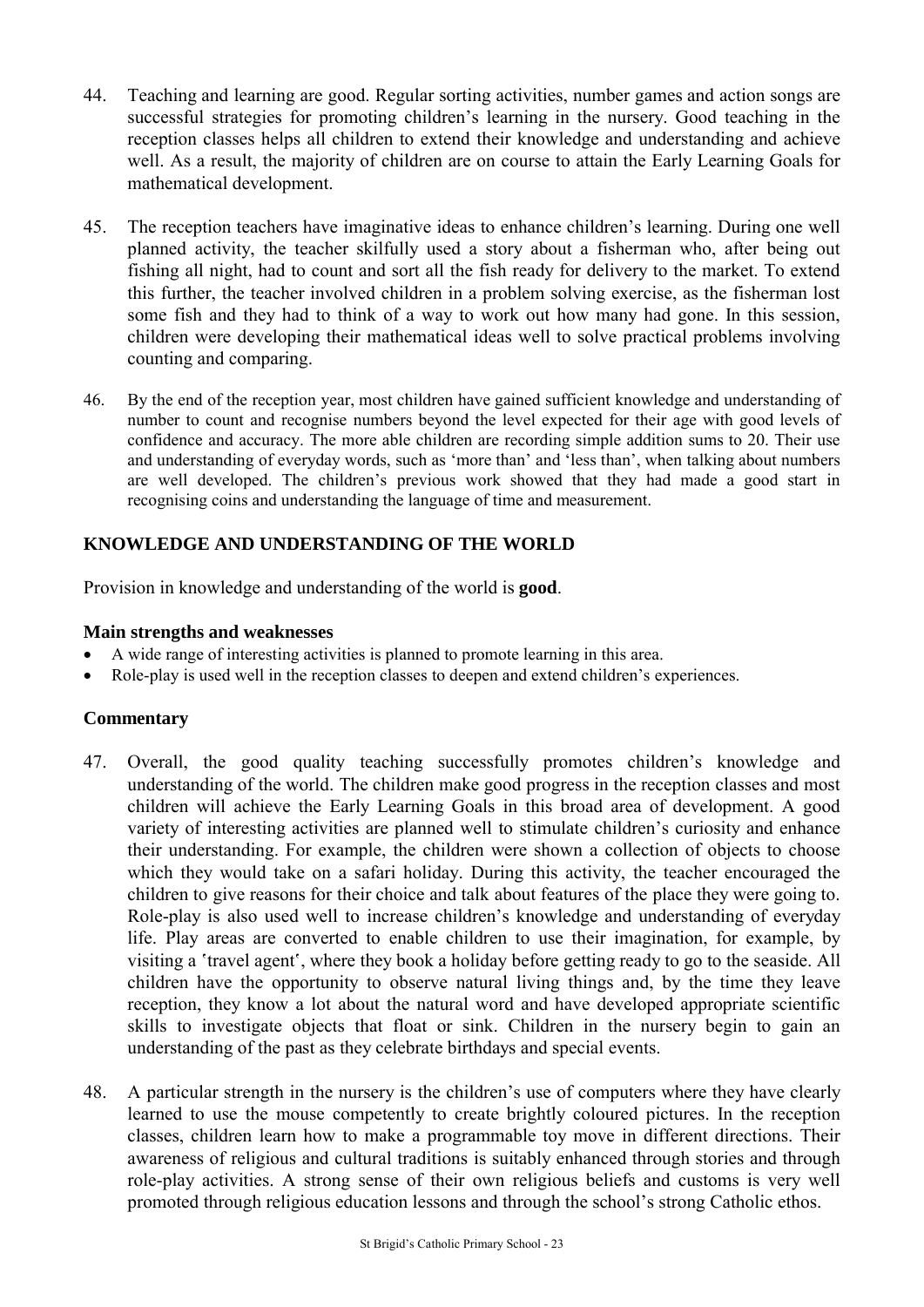## **PHYSICAL DEVELOPMENT**

- 49. It was not possible to make an overall judgement of provision or standards. Analysis of teachers' planning and work on display shows that most aspects of this area of learning are well thought out but the children's attainment and achievement in the reception classes are hampered by the lack of access to a dedicated play area where they can play with large pieces of apparatus and equipment. The reception teachers do, however, set up relevant activities in the playground to provide children with a range of experiences to support their physical development. They also have physical education lessons in the school hall and outside. These were not observed during the inspection. There is a safe outside play area attached to the nursery which provides children with a suitable range of opportunities to enable them to gain confidence and extend their skills in running, climbing and in using wheeled toys. The time outdoors is timetabled and, in general, the planned opportunities support the physical development of children well. Most children were seen to move with suitable control and increasing confidence as they clambered over the equipment and rode the tricycles. In terms of their physical development overall, evidence available indicates the children achieve satisfactorily.
- 50. Good opportunities are provided for children to develop their manual skills in the nursery and reception classes, for example, by handling dough, filling containers in the water tray and completing simple jigsaws. They are provided with a suitable range of pencils for drawing and different tools for painting and printing. As a result, by the end of reception, the children demonstrate increasing skill and control in the use of scissors, glue sticks, construction sets and puzzles.

## **CREATIVE DEVELOPMENT**

The overall provision is **good**.

#### **Main strengths and weaknesses**

- There are very good opportunities for imaginative play in the reception classes.
- Children in the nursery have too few ongoing free choice activities.
- Opportunities for music enrich the children's experiences.

- 51. Good teaching and learning enable children to achieve well and meet the goals they are expected to reach in their creative development by the end of reception. In the nursery, children have the opportunity to experiment with texture and colour. For instance, when painting, they learn to make the colour green by mixing the blue and yellow paints and by pulling string through the finished painting, they create attractive patterns.
- 52. Teaching is good overall and children in the reception classes use a range of different materials to make animals and trees for an Amazon rainforest, and with pasta and shells, make necklaces for mermaids. There is a wealth of opportunities for imaginative play in the reception classes which encourage the children to participate, and there is a lot of fun when they do. For instance, when going on a seaside holiday, there is a great deal of laughter as they dress up in a selection of swimming costumes. Adults provide sensitive support to the children while they play, without dominating their activities. In the nursery, however, the organisation of learning opportunities for children to use their imagination is limited and there are too few opportunities provided for children to choose a play activity for themselves or for adults to spend time with the children as they play. As a result, many children play alongside rather than co-operatively with other children. The organisation in the reception classes enables all children to experience the activities on offer.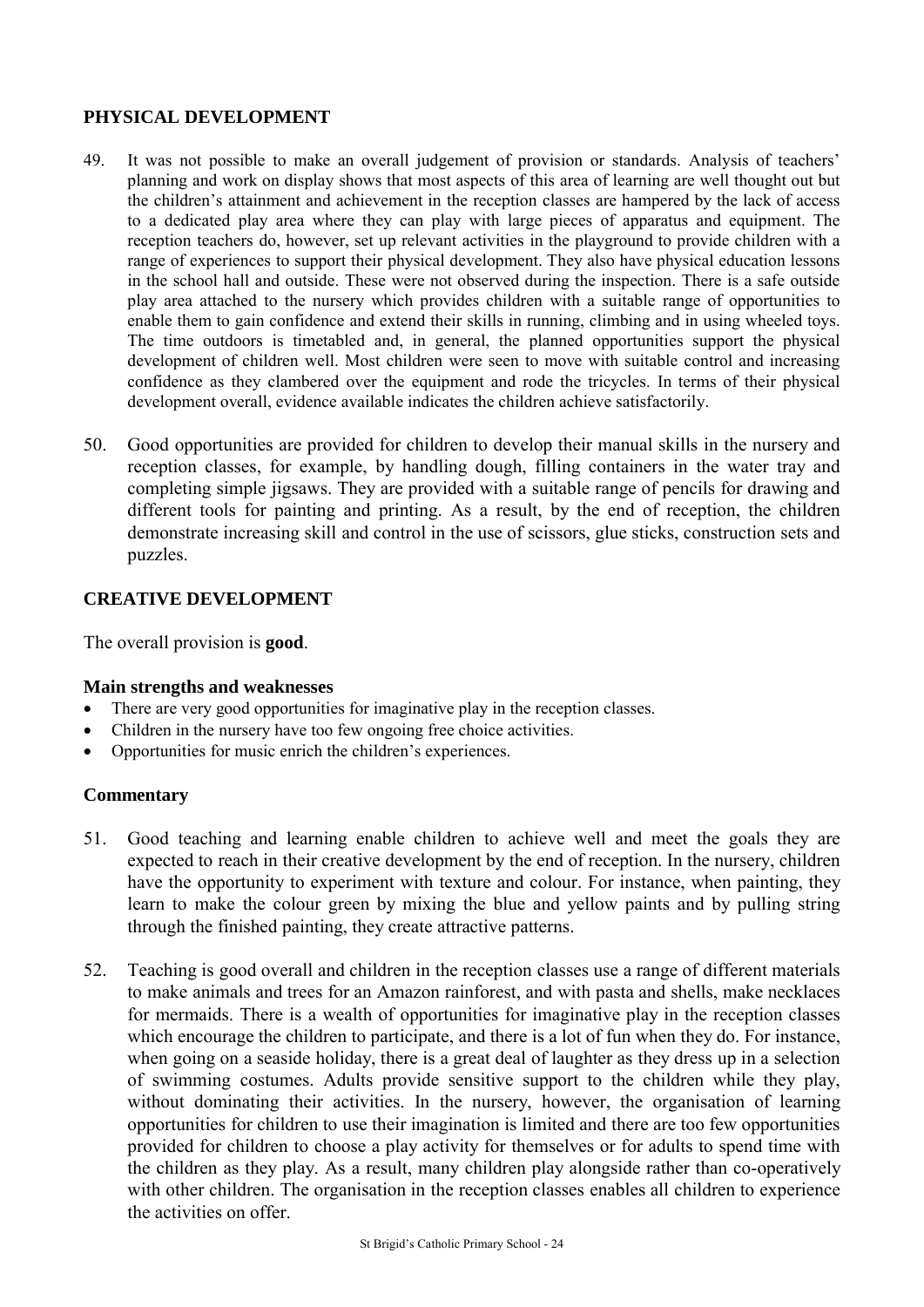53. Children benefit from a weekly lesson with the music specialist in the school. She is building up their skills in music successfully as well as helping them to gain an enjoyment for the subject. During the week of the inspection, children also had the added enjoyment of working with a visiting group of musicians when they learned to play instruments with increasing confidence to make loud and soft sounds on a given command.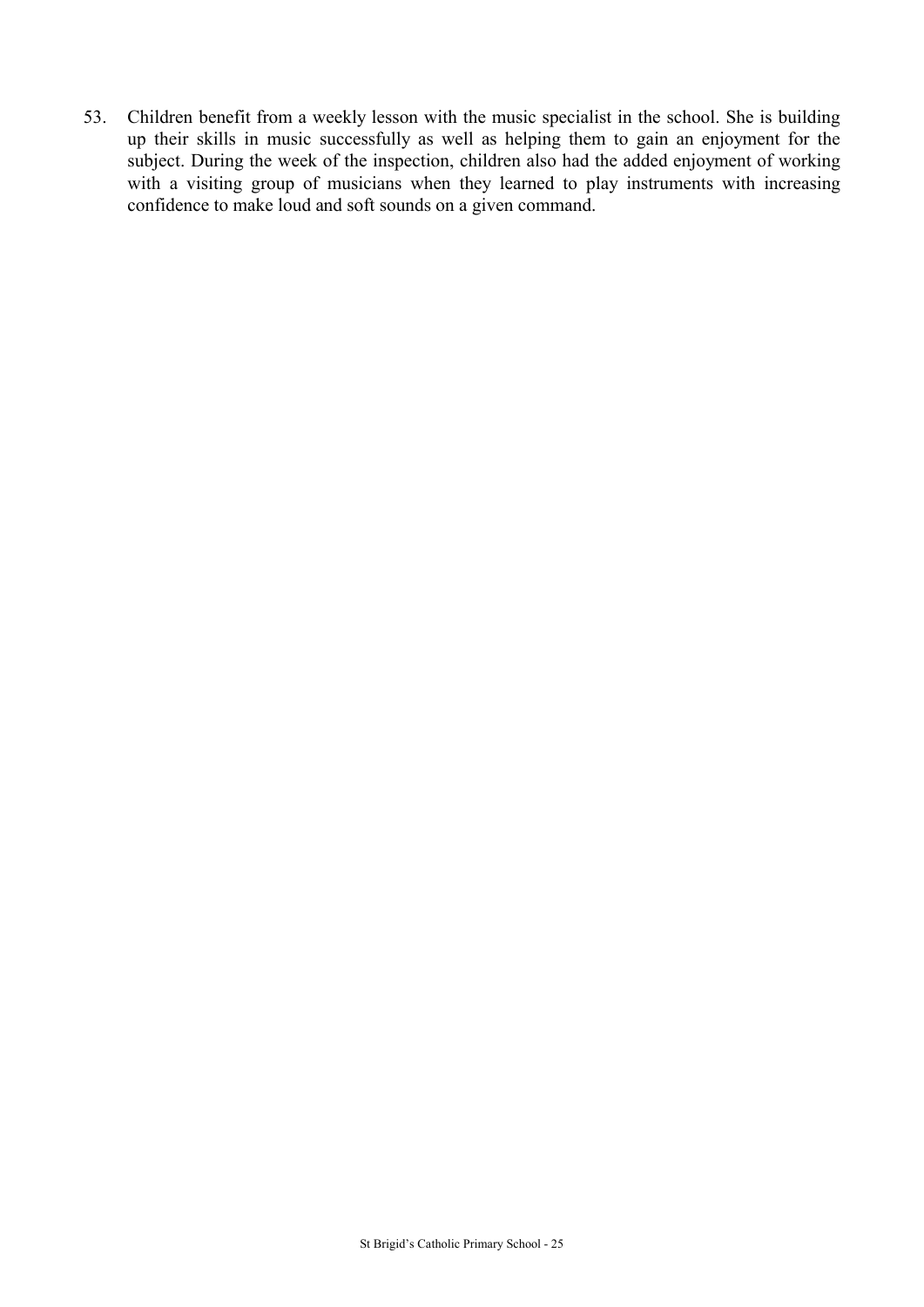#### **SUBJECTS IN KEY STAGES 1 AND 2**

#### **ENGLISH**

Provision in English is **good**.

#### **Main strengths and weaknesses**

- Teaching is good and this helps pupils to learn well, attaining above average standards.
- Pupils develop very good listening and reading skills
- The very good attitudes and behaviour of the pupils help their learning.
- The subject makes a very good contribution to the pupils' cultural development.
- Pupils make little use of information and communication technology to draft and edit their work.

- 54. In the 2003 national tests, pupils at the end of Year 6 attained results that were well above the national average. This level has been maintained for reading and listening and inspection evidence shows that, when speaking and writing are taken into account, standards for all pupils are currently above average. The good standards seen at the last inspection have been maintained and this represents a good level of improvement since then. Younger pupils achieve well. They leave the Foundation Stage with standards in line with expectations and reach good standards by the age of seven. Older pupils achieve well because when they leave the school they have very good standards in reading and listening and have maintained their good standards of speaking and writing. This also represents very good achievement since the Foundation Stage, when children enter with below average language and literacy skills.
- 55. Pupils with special educational needs receive good support and achieve well against the language and literacy targets in their individual education plans. Provision for the few pupils with English as an additional language is managed by the special educational needs coordinator, supported by the local education authority. These pupils are progressing well in acquiring English language skills and they are achieving well.
- 56. Teachers give pupils good opportunities to listen to other pupils and adults in the school. Younger pupils do this well and older pupils listen very well, both to their teachers and to their peers. This reflects their growing maturity and is seen in the responses they make. Standards of speaking are good. Pupils have a good understanding of the specialist vocabulary they need for subjects like design and technology, science and mathematics but they do not easily express themselves at length. Opportunities are sometimes missed for pupils to discuss points that occur during lessons.
- 57. The very good standards that older pupils attain in reading are evident from the confident way they discuss favourite authors, like Philip Pullman, J.R. Tolkein and Jacqueline Wilson. They read widely, belong to local libraries and use the internet for information to support their learning. This makes a very good contribution to the pupils' cultural development through visits from poets and authors, the context of lessons and the books the pupils read themselves. They also have a very good level of understanding, as shown when Year 6 pupils discussed and appreciated the feelings of the characters in the autobiographical text, 'There is a Happy Land.' Younger pupils read well. They understand what they are reading and observe punctuation. Their reading record is an effective link between home and school and parents support their progress well. There are not enough books in the school library to encourage independent learning across the curriculum.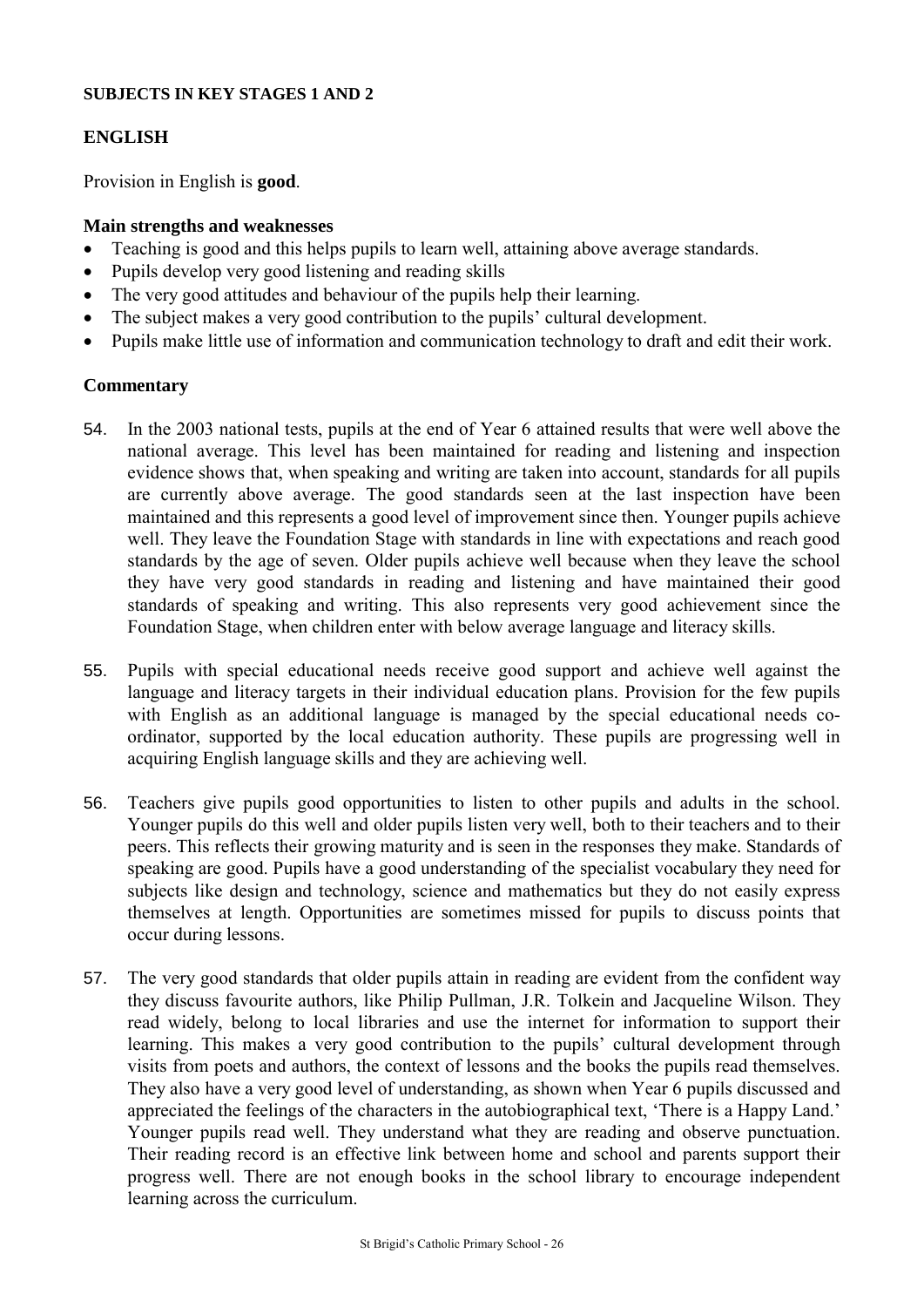- 58. The pupils' attainment in writing is above average. Pupils are presented with a wide range of opportunities to write for different purposes and using diverse styles. Higher attaining pupils respond well to these tasks and their writing in Year 6 shows that they write very effectively, using appropriate styles for different purposes. Their writing includes creative fictional writing, factual writing or re-telling stories in their own words, basing their work on texts such as, 'The Diary of Anne Frank'. Most pupils use imaginative vocabulary effectively. They organise their work accurately into simple or complex paragraphs, which include appropriate punctuation and accurate spelling. Older pupils record visits to Birmingham Council Chamber and to Alton Castle that reflect the very good provision the school makes to enrich the curriculum. Average and lower attaining pupils have the same writing opportunities and most use paragraph structure well, but do not use adventurous vocabulary to good effect. Grammar is generally used accurately but sometimes more complex rules are not effectively applied for example, subject and verb do not always agree. Younger pupils write poems, retell traditional tales and write instructions well. They spell accurately and increasingly add details that make their writing lively.
- 59. Teaching is good. Teachers have secure subject knowledge and plan a good range of meaningful opportunities for pupils to learn English language skills. These are effectively managed and delivered to support the good achievement pupils make. Teachers manage the pupils very well and encourage them to do their best. As a result, pupils have very good attitudes to work and their behaviour is very good in lessons. They work hard and this has a positive effect on their learning. Planning is good and teachers use the Literacy Strategy framework effectively and confidently. The pupils' work is marked regularly but teachers do not always comment sufficiently on its quality in a way that helps pupils to improve or helps them know how well they are doing.
- 60. At present, pupils do not have sufficient opportunities to use a computer to draft and edit their work. The school does not have enough computers, although this will be remedied once the new computer suites are opened and stocked. The leadership and management in English are satisfactory. The co-ordinator has a realistic assessment of the current situation and has plans for further development. However, she is too new to the post to have made significant impact as yet.

## **Language and literacy across the curriculum**

61. This is good and a good range of opportunities is given to pupils to write at length in other subjects, including history, geography and religious education. For example, pupils in Year 4 keep a diary during a school holiday in preparation for writing in the style of Samuel Pepys describing the Great Fire of London. At all ages, pupils have a good understanding of vocabulary that is specific to subjects, such as science. This supports their learning well.

## **MATHEMATICS**

Provision in mathematics is **good**.

## **Main strengths and weaknesses**

- All pupils achieve well throughout the school and standards are above average by the end of Year 2 and well above average by Year 6.
- The quality of teaching and learning are good throughout the school. Pupils are very well managed and they learn in a calm and effective learning environment.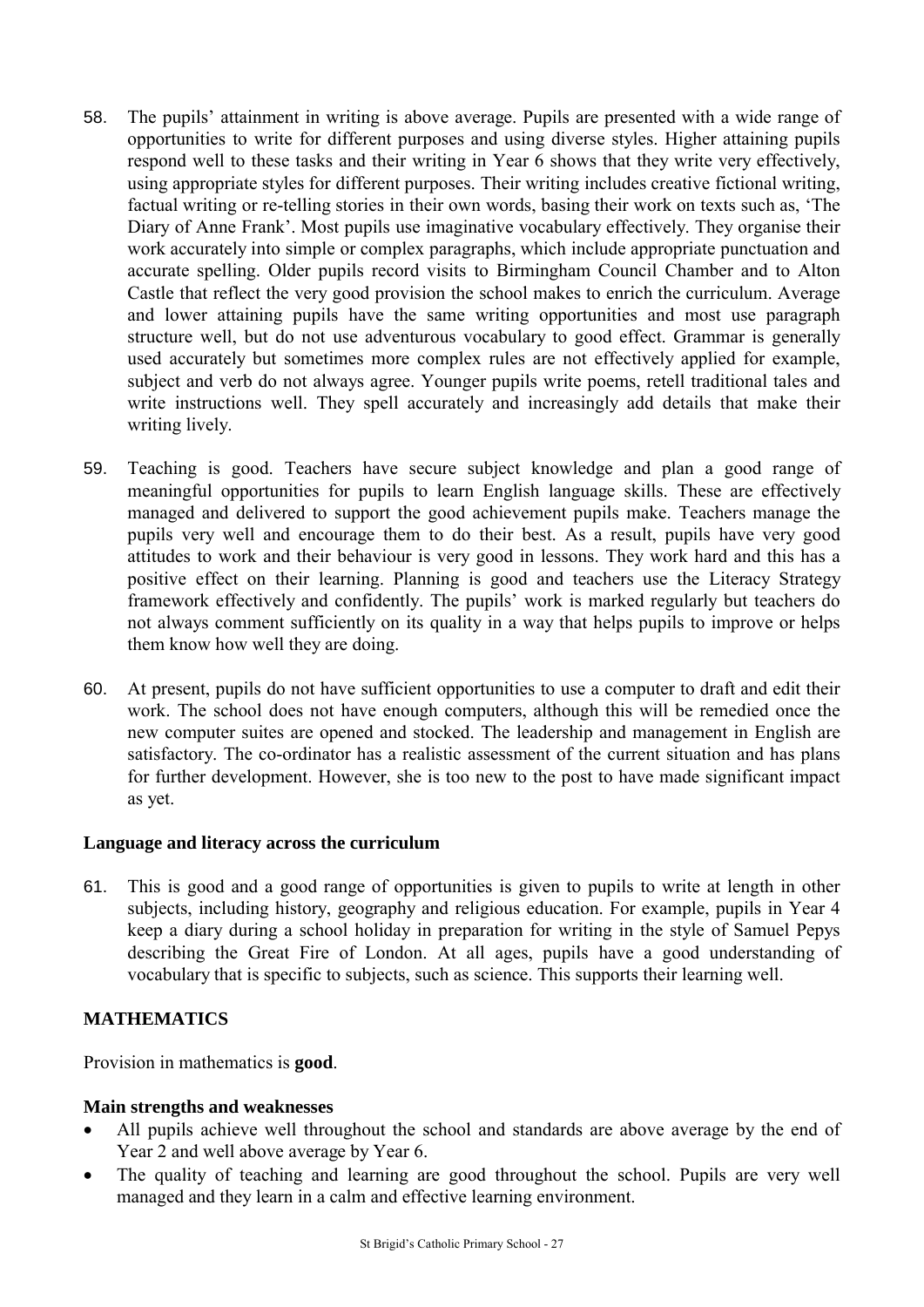- The curriculum is good and all areas of mathematics, including using and applying knowledge and understanding, are well provided for.
- Setting of pupils in Years 4, 5 and 6 is effective and helps teachers accurately focus work for pupils at all levels of attainment to ensure good levels of challenge.
- The subject is well led and there are clear plans for further improvement.

## **Commentary**

- 62. As a result of a good start in the Foundation Stage, most pupils enter Year 1 having achieved the standards set by the Early Learning Goals. This good level of achievement is maintained throughout the school and above average standards are reached by the end of Year 2 and well above by the end of Year 6. This is consistent with the results of the national tests, which have been consistently well above average at Year 6. There has been good improvement since the previous inspection, when attainment was judged to be above average by the end of Year 6.
- 63. Good teaching and learning throughout the school make effective use of a good assessment programme, so that learning is able to build on a clear understanding of what pupils have achieved and what they should learn next. Different levels within the activities are planned for pupils of different attainment so that all can move forwards confidently. Pupils in Years 4, 5 and 6 are taught in ability groups so that teachers can accurately and effectively focus on the learning needs. Teachers have high expectations of pupils and challenge them effectively so that pupils at all levels of attainment and at all stages of the school achieve well, resulting in very good achievement overall. This is a feature of all lessons, even in mixed ability classes, where teachers plan for all levels of attainment effectively so that different groups of pupils achieve, irrespective of ability year on year. Teachers make activities interesting and, in the best lessons, planning is of high quality and ensures that a wide range of mathematical skills is covered. This was seen in a Year 5 lesson where pupils started using large numbers in mental calculations and these skills were soon transferred to calculating percentage and decimal parts of amounts, solving everyday problems competently and confidently.
- 64. An important feature of the good quality of teaching is the very good management of pupils. This means that they are invariably very well behaved and they have very positive attitudes towards their learning. This enables the creation of a very effective learning environment, in which pupils sensibly get on with their work and enables teachers and teaching assistants to support focus groups effectively and without being distracted.
- 65. An established co-ordinator and one recently appointed effectively lead the subject in collaboration with each other. Due to staffing circumstances, they have to take on board responsibility for analysis of assessment data. This they do willingly and have developed strategies to ensure high standards are maintained and any identified weaknesses are addressed effectively. Their good subject knowledge and good ideas about how to lead and develop mathematics in the school support improved provision and high standards well.

## **Mathematics across the curriculum**

66. Mathematics skills are used well across the curriculum. The success of the initiatives to extend pupils' ability to apply the skills learned in mathematics is particularly evident in their work in science and in their handling of data and graphs when using databases.

## **SCIENCE**

Provision in science is **good**.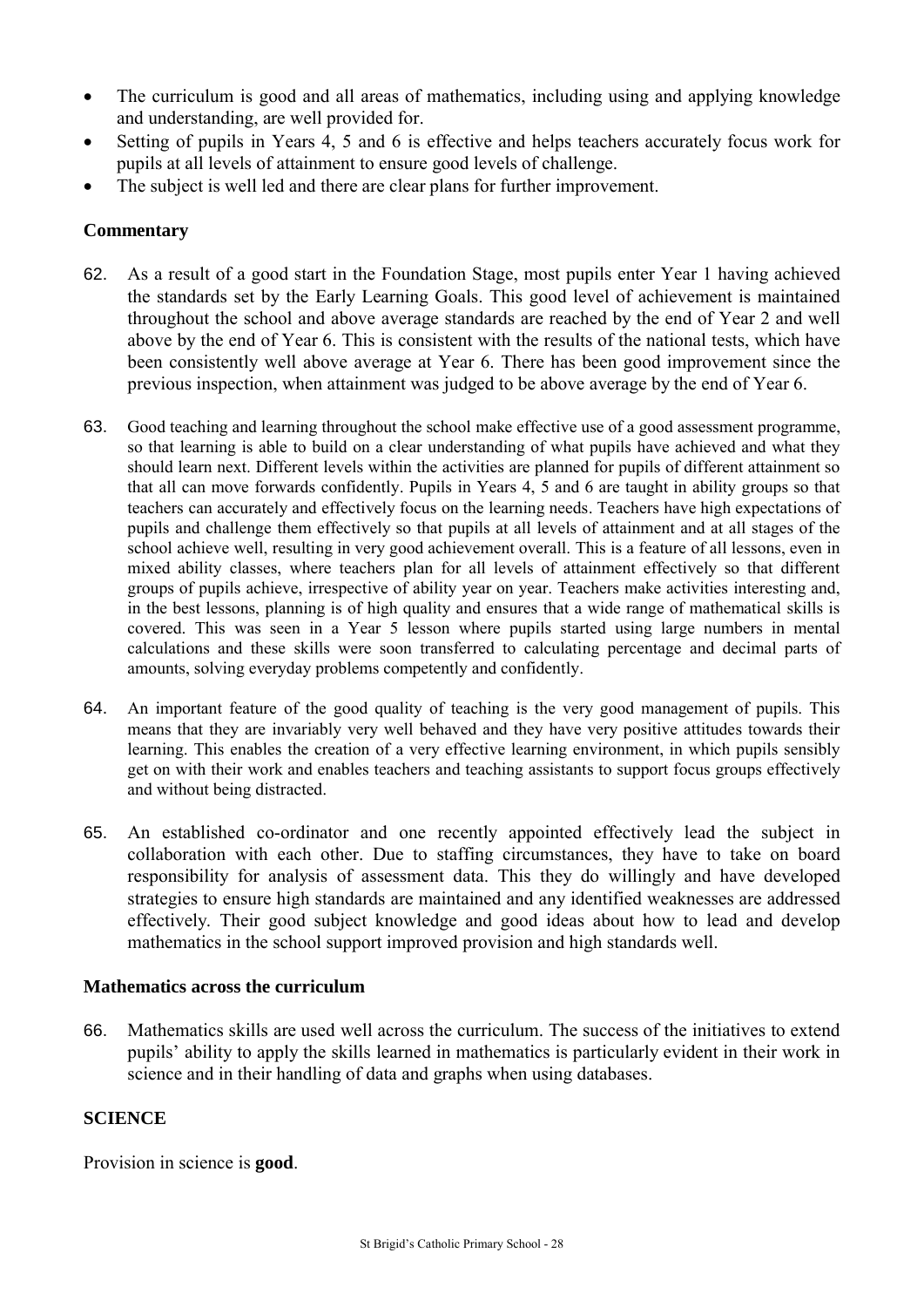#### **Main strengths and weaknesses**

- All pupils achieve well throughout the school and standards are above average by the end of Year 2 and well above average by the end of Year 6.
- The good quality of teaching and learning is supported by teachers' very high expectations and very good management of pupils.
- There is a very clear emphasis on experimental and investigative science, which supports pupils' knowledge and understanding, and this results in pupils developing very good skills in this area of science.
- Assessment data is used effectively to target work well to pupils' individual needs.
- Developmental marking, which would further raise standards, is not yet an established feature of ongoing assessment
- The leadership and management of science are very good.

- 67. Standards in science are above average at the end of Year 2, and are well above average at the end of Year 6. Since the last inspection, standards have been maintained at the end of Year 2, and have improved at the end of Year 6. This agrees with the results of national tests this year, which are well above average. This is an improvement on judgements made on attainment at the time of the previous inspection, when standards were above average. Pupils at all levels of attainment, including those with special educational needs and pupils with English as an additional language, achieve well at all stages, resulting in very good achievement overall.
- 68. Pupils' progress in use of technical vocabulary is good. Their knowledge and understanding of scientific concepts and correct scientific vocabulary are developed effectively throughout Years 1 to 6. For example, children in Year 2 were able to give accurate detail of how butterflies eventually emerge from a chrysalis, and they described clearly the process as metamorphosis. In a Year 4 class, pupils accurately described the conditions for fair testing. In a Year 6 class, pupils suggested that a solution that they had made was 'opaque', that it could be filtered and that this would produce a residue in the filter paper. This describes expected outcomes at Year 6.
- 69. The quality of teaching is good, and is characterised by good subject knowledge, clear planning, very good pupil management with high expectations of behaviour, and good use of assessment information. Clear introductions to lessons provide pupils with a secure understanding of what they are doing. There are high expectations of all pupils from teachers, and the impact of this in lessons is that pupils make good progress in the tasks they are set. Teachers used a good range of techniques to engage the pupils' interest, including a wide range of teaching and learning styles which often clearly demonstrate the importance of science in everyday life. For example, in one very good lesson on light and reflection, Year 1 pupils acted out the role of a school crossing patrol, and luminous work jackets were used to illustrate that materials reflect light. There is a good level of challenge and pace, and pupils responded well, learning new skills and acquiring knowledge quickly. Investigative approaches to learning science are very well promoted throughout the school. Pupils make very good progress in developing these skills, and, by the time they reach Year 6, they know how to design appropriate investigations to answer a particular question. In doing this, they make hypotheses detailing what they think the outcomes will be, choose appropriate resources to check their predictions and give explanations of why things happened.
- 70. The good subject knowledge of teachers enables them to use a range of effective questioning techniques, which involved all pupils. In the lessons seen, teachers directed more difficult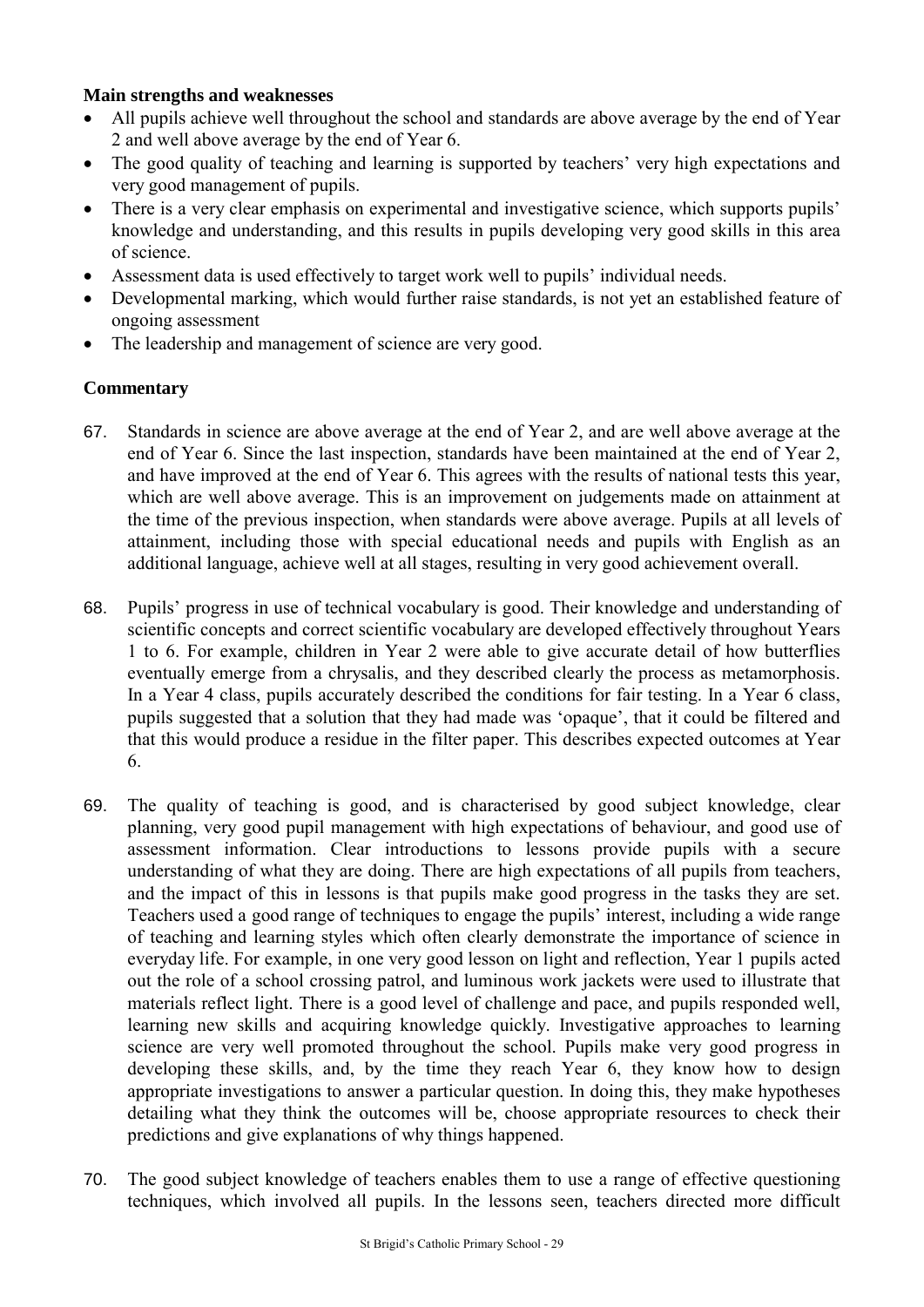questions to the higher attaining pupils. Those with special educational needs and with English as an additional language were included, and challenged, through an appropriate level of questions. In the best lesson, pupils' answers were used by the teachers to take all pupils' learning forward.

- 71. Ongoing assessment of pupils' work and progress following completion of units of work is well established in the school, and science assessment data is used effectively to target work well to pupils' individual needs. Teachers use the information gained effectively to ensure that pupils at all levels of attainment are provided with work at an appropriate level, which they can cope with, but which is still challenging and moves them on at a good pace. Pupils are involved in deciding their targets for the next steps in learning. This enables them to know how well they are doing and encourages them to take on responsibility for their own learning. Scrutiny of work indicates that that the quality of marking of pupils' work varies, and does not consistently show how they might improve their work.
- 72. The leadership and management of science are very good, with a science co-ordination team which works very effectively. Clear understanding of how to manage and resource science throughout the school is based on very good subject knowledge, and in-service training of staff in investigative science has improved the attainment of all groups of pupils in this aspect of science. Their monitoring is effective and the school has a good idea of how well individual pupils are achieving. Books are seen by the science co-ordinator, and pupils see the head teacher as part of the individual pupil review process, and share what they have been doing in science.

## **INFORMATION AND COMMUNICATION TECHNOLOGY**

Provision in information and communication technology is **satisfactory**.

#### **Main strengths and weaknesses**

- The school does well to maintain average standards for pupils by the end of Year 6 in spite of limited resources.
- The leadership and management of the subject are good.
- The accommodation and resources for the subject are under development within the current building programme, in order to provide much improved resources. .

## **Commentary**

73. The achievement of pupils throughout the school is satisfactory and standards by the end of Year 6 are in line with those expected for pupils of this age. This is the same as at the time of the previous inspection and, therefore, the level of improvement has been satisfactory. The quality of teaching and learning is good. In spite of limited resources, teachers have been able to provide sufficient ICT experience so that all pupils achieve satisfactorily. The pace of work is generally brisk, with each pupil challenged to work hard and learn well, achieving as highly as they possibly can. This means that there is sufficient time for all pupils to build satisfactory skills through hands-on experience. As pupils progress from year to year, teachers ensure that a secure skills base is established and used to consolidate computer skills. The curriculum is well designed so that knowledge and understanding deepen as pupils progress through the school. Year 6 pupils, for instance, recalled work in Year 5 on spreadsheets before moving from simple data handling to using a spreadsheet program to solve mathematical problems.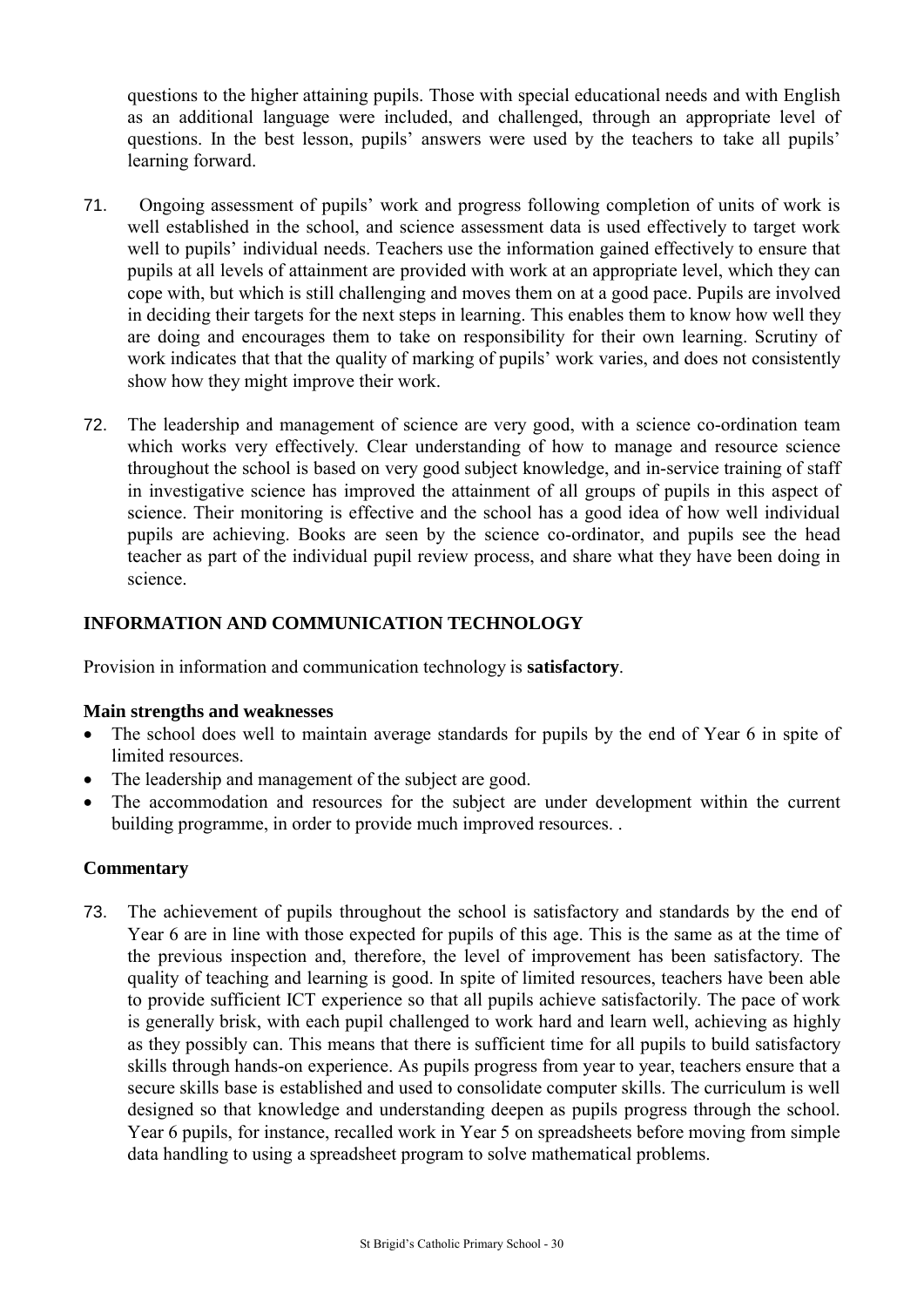74. The good leadership given by the subject leaders has been particularly evident during this period of building development and in their planning for the future setting up of two computer suites. As well-skilled and knowledgeable teachers, they have very clear ideas and great enthusiasm for future development of ICT as a subject in itself and as a cross-curricular enrichment for other subjects. They have ensured that all teachers have had training, particularly to gain the skills necessary to make good use of use ICT resources and programs in their classrooms, along with the confidence to do so. This means that pupils are able to prepare their own multi media presentations, for example, and use the opportunities provided through the internet access to make their work in other subjects more meaningful and relevant.

#### **Information and communication technology across the curriculum**

75. The subject leaders have worked hard to ensure that the scheme of work is matched to the resources available and support to pupils' learning in other subjects and ICT is used satisfactorily to support learning. Pupils are also given good opportunity to reinforce computer skills at these times

#### **HUMANITIES**

Geography was sampled. Insufficient evidence was gathered to make secure judgements about the overall provision. Two lessons were seen, pupils' work was analysed, photographic evidence was seen and discussions were held with pupils. History is reported in full and religious education is subject to a Section 23 inspection.

76. In **geography**, pupils in Year 2 have satisfactory knowledge of their own area through work in school that is supported by visits in and around their own locality, which help them to create simple maps and gain an understanding of the use of keys. They develop a wider sense of the world through the study of places beyond their locality, but, in general, find it more difficult to locate countries on a map of the world. The quality of teaching and learning in the lessons observed was good. Most pupils are stretched by the challenges that the teachers give them. For example, in the Year 3 lesson, pupils developed a good awareness of how the weather affects their choice of holidays, using a weather forecast made by a local broadcaster. Through a very imaginative approach, the teacher made learning both relevant and enjoyable. The teacher asked pupils to consider who would need to know this information. In small groups, the pupils researched the five-day weather forecasts of different places around the world and, using the information, produced their own good quality weather reports to try and persuade the class to choose their destination for a holiday. In Year 4, the challenge was to consider how people could improve the environment. The pupils made very good progress through the teacher's very good use of resources and the questions she used to make them think deeply and come up with ideas of recycling and re-using waste that would normally be thrown away. However, there was very little evidence in the workbooks of pupils in Year 6 to show that they are building on this good start and applying the skills acquired to new learning. Currently, the time allocated for the subject in Year 6 is inadequate and there is not sufficient time for pupils to develop more demanding high level geographical skills in order raise standards further.

#### **HISTORY**

Provision in history is **satisfactory**.

#### **Main strengths and weaknesses**

- The work provided interests the pupils.
- Pupils have a secure knowledge of the periods of history that they have covered but their ability to interpret historical events for themselves is weaker.
- There are good links with literacy and pupils' social and cultural development is fostered well.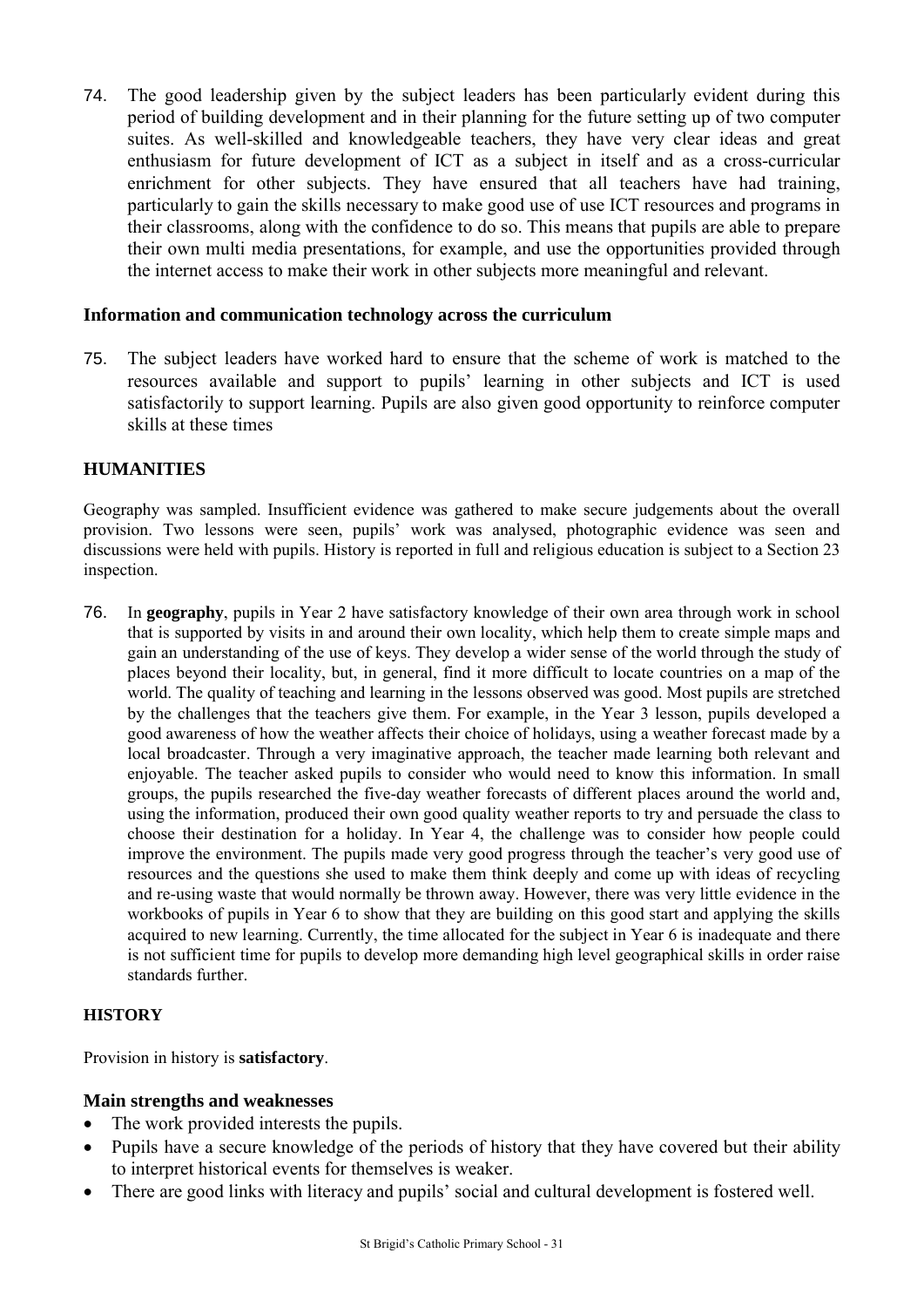A very good range of visitors and visits enriches the subject.

#### **Commentary**

- 77. Overall, pupils' attainment is in line with the national expectations in Year 2 and in Year 6 and pupils' achievement is satisfactory. The quality of teaching and learning is satisfactory. The analysis of pupils' work confirms that most pupils are making satisfactory progress. Standards are similar to the previous inspection and improvement is satisfactory.
- 78. In the lesson seen in Year 1, the teacher made good use of photographs of seaside holidays from the past, and of the present day, to promote pupils' knowledge and understanding of chronology. The pupils were fascinated to see a film of people on holiday in 1890 and 1910 and used the information to compare the clothes worn then with those worn by people now. Pupils' work in Year 2, including a history book of their own life, shows that they have an emerging sense of time and order. Their understanding of what life was like for the people of Ancient Egypt is developed well by using books, pictures and artifacts for research. This makes a good contribution to pupils' learning skills. In Years 3 to 6, pupils build satisfactorily on their previous knowledge and understanding of different periods of British history. Pupils in Year 4 have gained a real sense of the Tudor period and understand that life in a country mansion differed greatly with that of living in the city of London.
- 79. Teachers use the subject effectively to promote literacy skills. For example, in the lessons observed in Year 5, teachers provided pupils with articles about the Olympic Games relating to both ancient and modern Greece, which they used to extract information to find out answers to questions, effectively contributing to the development of research skills. The methods used allowed pupils to work together and support one another in their learning, effectively promoting collaborative learning skills Throughout both lessons, pupils were attentive and listened respectfully to the ideas of others Past work of pupils in Year 6 shows that they have studied Britain since 1930 and gained a satisfactory knowledge and understanding of the life and times of people who lived in the past. They show particular interest in the 1960's as they consider the significance of the life of John Lennon and the Beatles. However, there is less evidence of pupils following a line of enquiry in depth and going beyond the facts to interpret the effects of change.
- 80. Visits to places of historical interest, such as Selly Manor House, Harvington Hall and the many visits from a history theatre group, 'Timezone', enhance pupils' learning well. Their understanding of social and cultural differences is developed well through history. Leadership and management are satisfactory. The co-ordinator has a clear overview of standards through scrutiny of pupils' books and matching the work to the planned curriculum. As a result, she has produced a suitable action plan for the development of the subject.

## **CREATIVE, AESTHETIC, PRACTICAL AND PHYSICAL SUBJECTS**

Insufficient evidence was gathered to make secure judgements about the overall provision in art and design, design and technology and physical education. Two lessons were seen in art and design, three in design and technology and only one lesson was observed in physical education. In addition, pupils' work was analysed, photographic evidence was seen and discussions were held with pupils. Music is reported in full.

81. In the two **art and design** lessons seen, and work on display, standards are above average. Pastel drawings of fruit in Year 6 show good observational skills, with clear attention to shape, tone and detail. Displays of half-photographs that pupils have completed, using a range of media, again demonstrate good observational skills, choice of appropriate media and attention to detail. Displayed work shows good progress in developing key practical skills as pupils move through the school. Art and design makes a significant contribution towards the spiritual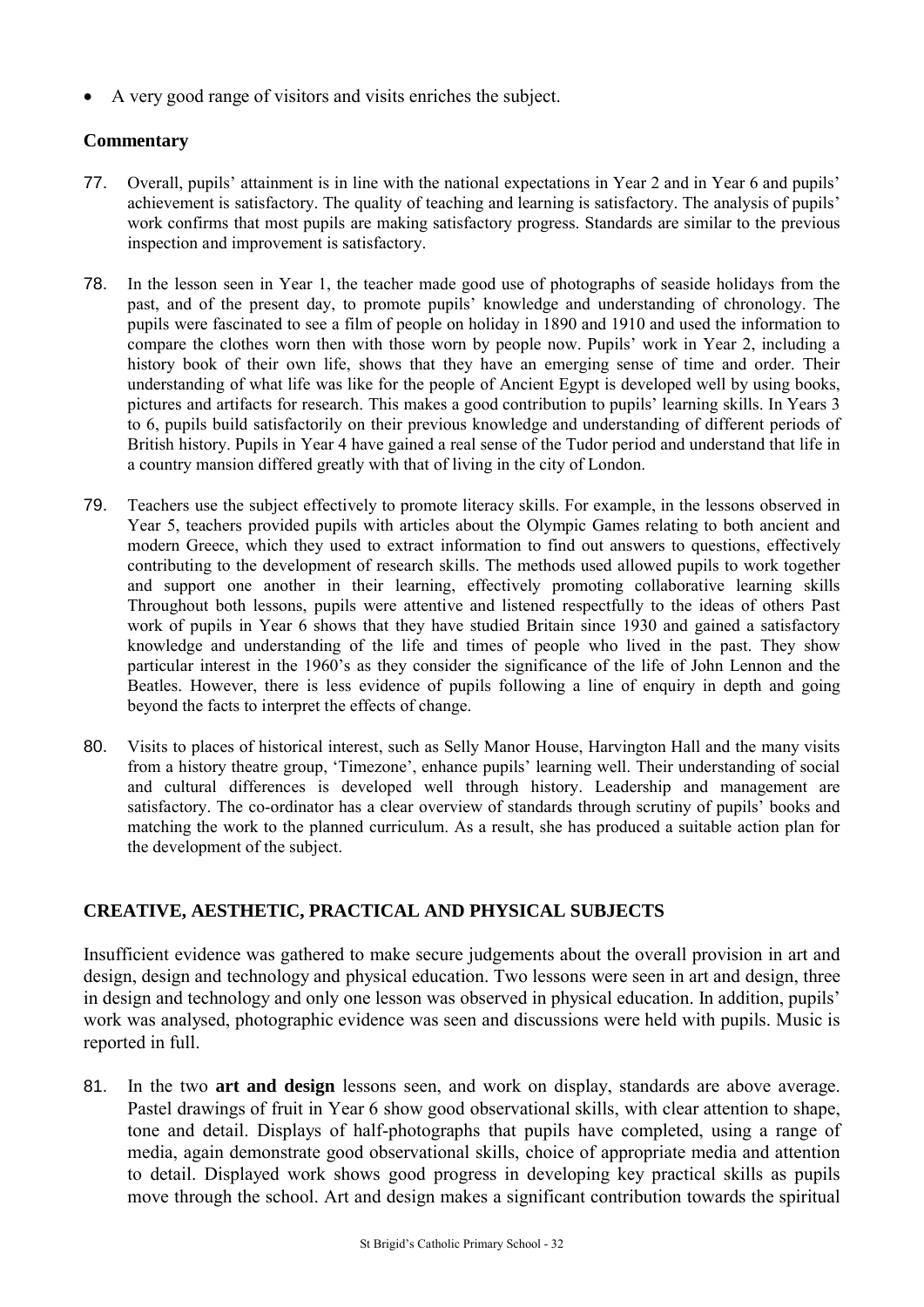and cultural development of pupils, as seen in the value placed by the whole school community on the Triptych created in conjunction with an artist in residence. The art portfolio confirms that pupils use an extensive range of media and learn to appreciate art from diverse cultures, such as Aboriginal Art on display in Year 1 classrooms. The leadership and management of art and design are effective. There are clear plans for the art co-ordinator to monitor provision to ensure standards are maintained.

- 82. In the **design and technology** work seen, pupils attain as expected for their age. In the lessons seen, there was clear guidance from teachers to pupils to use the design process of plan, do and review. In the Year 3 lesson, pupils were asked to design a healthy snack, as part of a series of lessons about food from different European countries. The room was well prepared with a range of materials for making an Italian snack. Pupils referred to previous work they had done on preparing food from France, and then they were encouraged to think how they might choose ingredients, being prompted to use a range of their senses. The lesson made a good contribution to the pupils' cultural development through an introduction to Italian food and learning to pronounce the names of the foods they were going to choose. There were good links with science as pupils discussed the texture and healthy eating. Pupils talked to their partners about what they were going to make, and eventually how they might have improved their snack. Pupils demonstrated good speaking and listening skills and turn taking. In Year 2, pupils investigate wheels and axles as part of a longer series of lessons in which they are to design and produce a wheeled vehicle, satisfactorily learning about simple mechanics. The school has identified design and technology as an area for development in the Autumn Term 2004, and the school is well placed to put these plans in place, in order to enhance the quality of provision throughout the school. Leadership and management of design and technology are satisfactory. The subject leader has not yet had sufficient opportunities to monitor teaching and learning.
- 83. In **physical education,** all pupils have the opportunity to achieve the national standard for competency in swimming and almost all achieve this award. In the one lesson seen in games, teaching and learning were good, and all the pupils were actively engaged. Standards in this lesson were satisfactory. The teacher showed a good knowledge of the subject, and enabled the children to meet the lesson aims, with a clear focus on warming up, and relaxing after the session. Children were organised effectively into teams in order to keep all active throughout. Good questioning and evaluation from the teacher raised pupils' awareness of standards and helped them to improve their performance.
- 84. The subject leader is enthusiastic, very well organised and leads the subject well. A comprehensive scheme of work provides clear guidance. The school provides a rich curriculum. All pupils have opportunities for residential experiences where they undertake Adventurous Activities in Years 4, 5 and 6. Participation in orienteering, climbing, abseiling, cycling and trekking develops pupils' physical skills well. In addition, there is a wide range of extra curricular games opportunities, including judo, tag rugby, tennis and Gaelic football. This adds to the rich curriculum and contributes well to pupils' personal development

#### **Music**

Provision in music is **good**.

## **Main strengths and weaknesses**

- Music teaching is good and benefits from the expertise of a music specialist.
- There is good curriculum enrichment, which further develops pupils' experience, knowledge and understanding in music.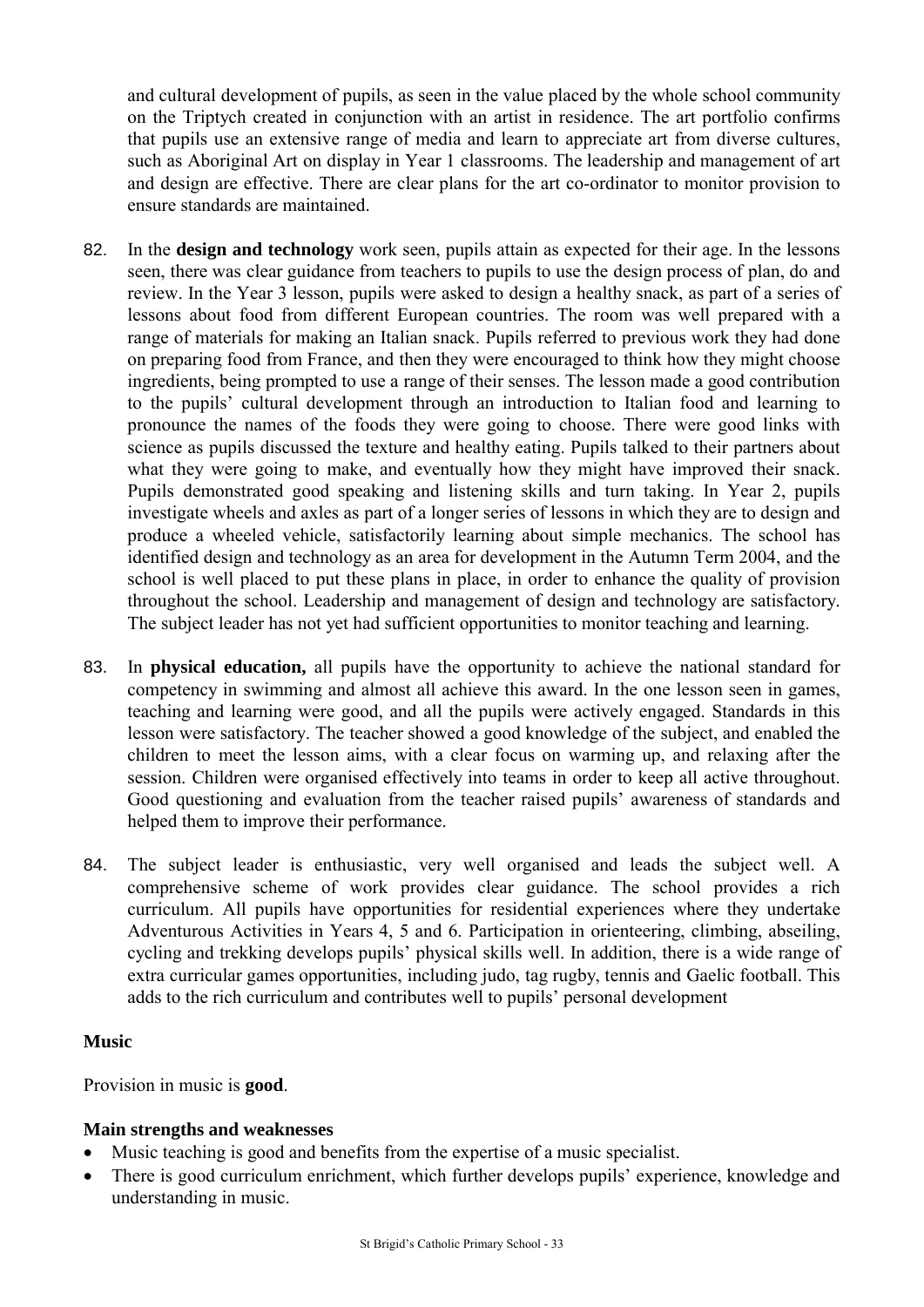- Music makes a significant contribution to the spiritual life of the school.
- The leadership and management of music are good.
- The school's good resources are used effectively to give pupils valuable practical experience.

#### **Commentary**

- 85. Music sessions are mainly taught by a specialist music teacher, with class teachers remaining to support their classes. This means that pupils have access to very good teacher knowledge, providing them with accurate teaching, and with high expectation of their learning. Consequently, pupils achieve well throughout the school and standards are above average by the end of Year 2 and well above average by the end of Year 6.
- 86. Music is given a high profile in the school and lessons take place in the music room, which is very well equipped with a wide range of tuned and untuned percussion instruments. These are used effectively to give pupils good opportunities to develop very good instrument playing skills. This has a direct impact on pupils' good achievement. There are good planned opportunities for curriculum enrichment, which provide further good opportunities to develop pupils' knowledge and understanding. These range from stimulating live performances and workshop sessions, which are held for pupils throughout the school, to individual music tuition. A high number of pupils take advantage of these opportunities. Singing in a music worship session was sensitive, tuneful and pupils were committed to performing at a high level. Pupils in Year 4, who sang solo verses, showed skill and confidence in these performances, and they were supported by all the pupils taking part in the session. This was very much an inclusive activity in which the contribution of all was valued. The atmosphere in the hall was often reflective and moving, and music clearly makes a very significant contribution to the spiritual life of the school.
- 87. The quality of teaching and learning is good throughout the school and is skills based, enabling all children to have a good grounding in the core musical skills of singing, listening, performing and composing. The specialist teacher's very good subject knowledge and teaching skills result in significant gains in pupils' knowledge and understanding of music. It also enables them to teach accurately. By the end of Year 6, most pupils sing complex compositions. Teachers maintain a good pace in lessons, to ensure all pupils remain on task. Older pupils respond well to musical challenges to extend their listening and rhythmic skills, and work together to produce short improvised performances, which they obviously enjoy.
- 88. There is a good range of opportunities for pupils to learn musical instruments in school, and these opportunities are open to all. Tuition is provided by specialist instrumental teachers, and recorder teaching for all pupils from Year 2 is planned. There is a good range of other extra curricular opportunities to support the good provision in music. These include choirs and musical tuition.
- 89. The leadership and management of music are good. There are good opportunities for the coordinator to monitor provision, ensuring good curriculum coverage and very good opportunities for curriculum enrichment. There are good plans for further development and music is part of the ongoing school development plan.

## **PERSONAL, SOCIAL AND HEALTH EDUCATION AND CITIZENSHIP**

There is not enough evidence to report on this area fully.

90. Personal, social and health education is given a high priority in the school. It makes a very good contribution to establishing excellent relationships between everyone in the school. Its success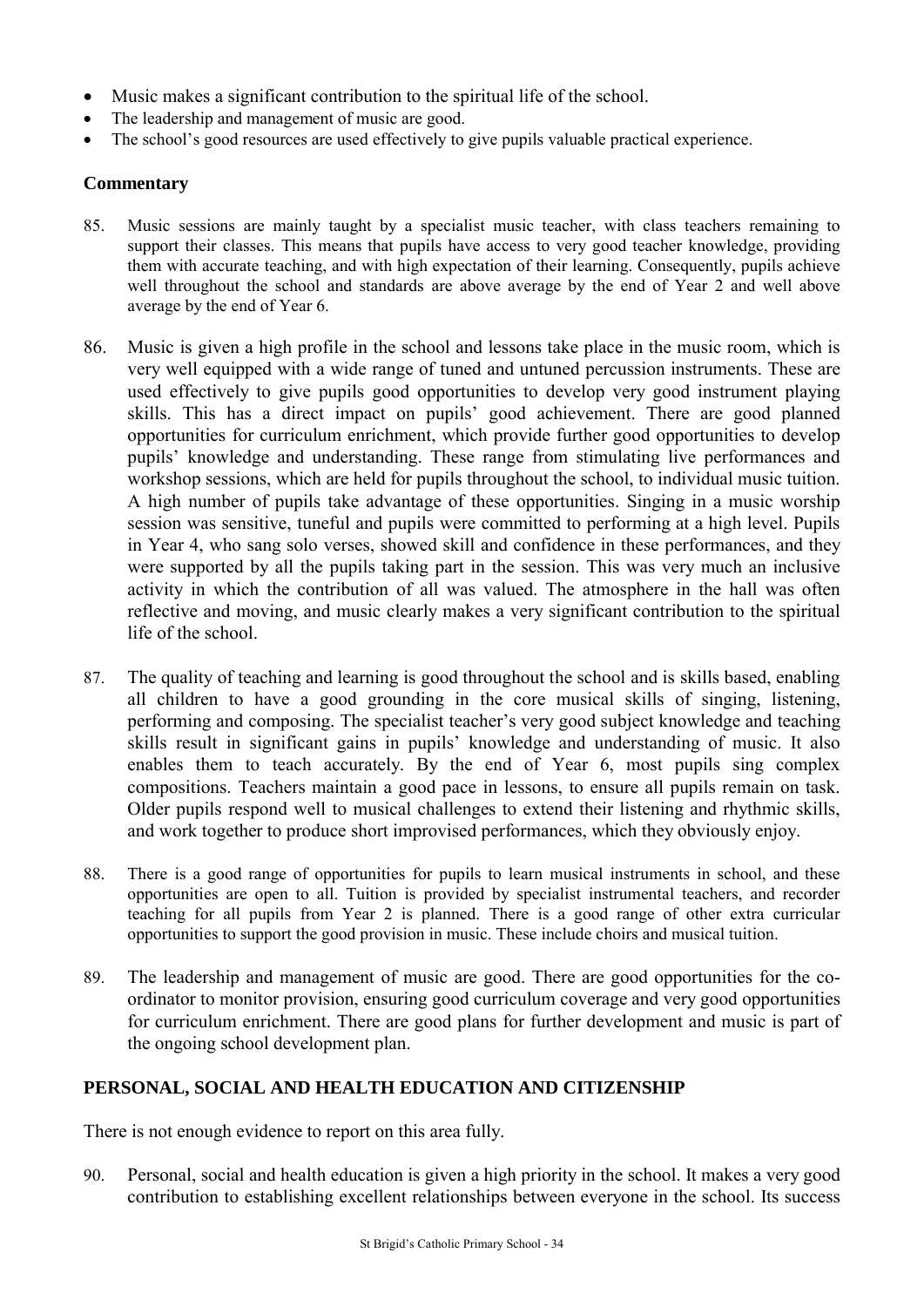is reflected in pupils' very good attitudes to learning, which support their very good achievement. The comprehensive scheme of work links well to other subjects. For example, work in design and technology on foods is linked very well to the national *Healthy Schools*  initiative, which is given a high profile in the school. The school has recently received *Healthy Schools* recognition. Sex education is sensitively taught through the school's 'Family Life' policy that links closely with the religious education programme. The Catholic ethos of the school underpins all its work and the importance placed on pupils' personal development.

- 91. The school has participated in a wide range of health education events that make a very good contribution to pupils' personal development. For example, the 'Health Education Caravan' visits the school and a representative of 'Life', a charity that looks after severely disabled babies, spoke to Year 6 pupils about the growth of a baby. Throughout this talk, all pupils listened attentively with great respect and maturity.
- 92. In the one 'Circle Time' session observed, where pupils in Year 2 were considering what they like to do with their friends, the teaching, learning and achievement were good. Pupils felt sufficiently at ease to be able to share their thoughts and concerns openly due, to the sensitive questioning and response of the class teacher. Pupils they feel confident that they can discuss any problems with any adult in the school, as they will always be listened to.
- 93. The newly formed School Council is providing many opportunities for pupils to be involved in the running of the school and developing their awareness of citizenship. Visits from local dignitaries, such as the Lord Major and a local Member of Parliament further support their understanding of the meaning of citizenship. As pupils get older, teachers give them increasing responsibility, preparing them well for the next stage of their education. Pupils in Years 6 are given added responsibilities of becoming 'Playground Pals'. They receive training for this position and have a very clear sense of responsibility when carrying out the role, adding to the harmonious atmosphere at break times.